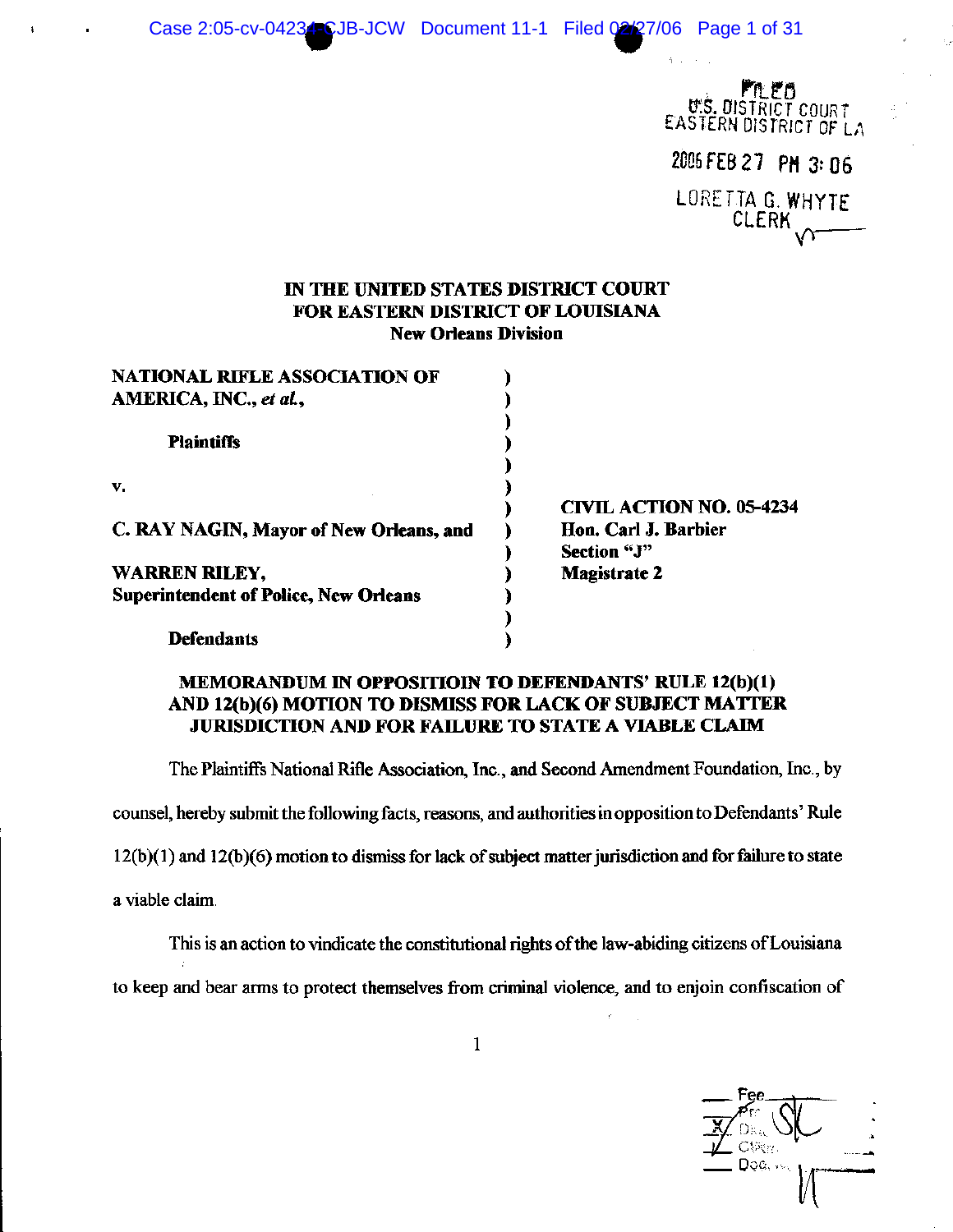lawful firearms without due process, discriminatory policies based on wealth and violative of equal protection, and arbitrary searches and seizures. These acts were committed against victims of Hurricane Katrina.

The New Orleans defendants C. Ray Nagin and Warren Riley assert that "the states, and by extension their political subdivisions, are free to proscribe the possession of firearms Defendants' Memorandum ("Def. Mem.") at 5. However, they are enjoined by the September 23, 2005, Consent Order "from confiscating lawfully-possessed firearms from citizens," and are "ordered to return any and all firearms which may have been confiscated from . . . all . . . persons who lawfully possessed them . . . ."

#### **Parties**

Plaintiff National Rifle Association of America, Inc. ("NRA") has a membership of almost 4 million persons, of whom over forty thousand reside in Louisiana, and not less than 8,000 in the following Parishes: Orleans, St. Bernard, Plaquemines, Jefferson, St. Charles, and St. Tammany. Plaintiff Second Amendment Foundation, Inc. ("SAF") has over 600,000 members and supporters nationwide, including thousands in Louisiana, over 200 of whom have contact addresses in the city of New Orleans. Complaint ("Compl."), ¶s 2-3.<sup>1</sup>

<sup>&</sup>lt;sup>1</sup>The NRA and SAF have standing to represent their members. See Familias Unidas  $v$ . Briscoe, 619 F.2d 391, 398 n.7 (5<sup>th</sup> Cir. 1980) ("The Supreme Court has long recognized that a voluntary association has standing to bring suit on behalf of its members"). An association may have standing even though "it is not possible to state with certainty which of the members in the plaintiffs' associations will be harmed." American Maritime Ass'n v. Blumenthal, 458 F. Supp. 849, 855 (D. D.C. 1977), aff'd 590 F.2d 1156 (D.C. Cir. 1979), cert. denied, 441 U.S. 943 (1979).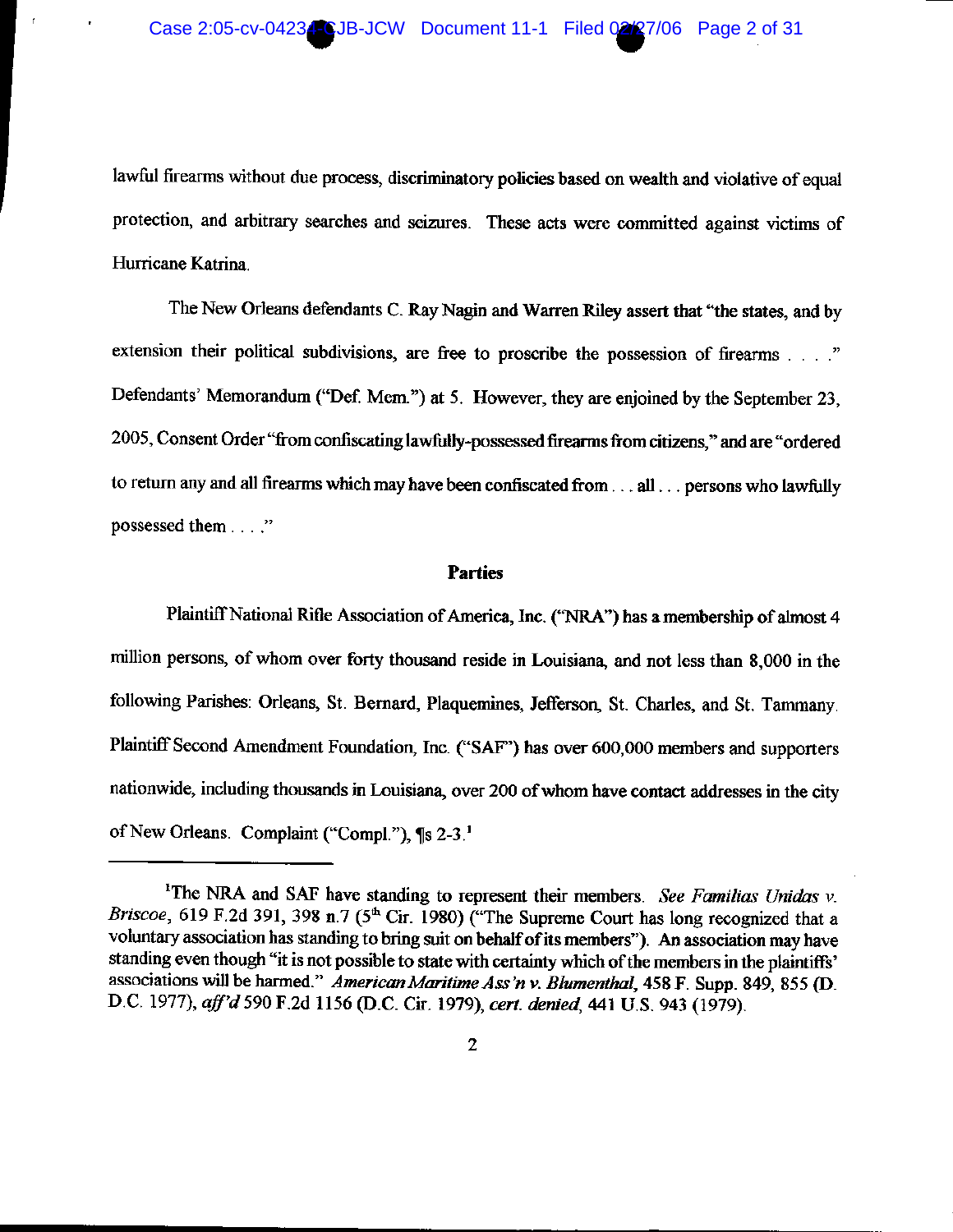Defendants include New Orleans Mayor C. Ray Nagin and New Orleans Police Superintendent Warren Riley (who succeeded Edwin Compass in office<sup>2</sup>). The remaining Defendants have been dismissed from the case by the Consent Decree dated January 3, 2006.

### **Jurisdiction**

Jurisdiction is founded on 28 U.S.C.  $\S$  1331 in that this action arises under the Constitution and laws of the United States, and under 28 U.S.C. § 1343(3) in that this action seeks to redress the deprivation, under color of the laws, statutes, ordinances, regulations, customs and usages of Louisiana and political subdivisions thereof, of rights, privileges or immunities secured by the United States Constitution. Supplemental jurisdiction is founded upon the laws of the State of Louisiana. This action is brought under  $42 \text{ U.S.C.}$  § 1983. Compl.  $\text{I} \text{I} \text{s}$  9-10.

Defendants argue that no jurisdiction exists under § 1331, but ignore Plaintiffs' additional reliance on  $\S$  1343(3) and on this Court's supplemental jurisdiction. Def. Mem. at 2.

#### **Facts**

The following sets forth the facts as alleged in the Complaint. On August 26, 2005, Governor Kathleen Babineaux Blanco declared a state of emergency based on the imminent threat of Hurricane Katrina to the safety and security of the citizens of Louisiana. Compl. 11.

In the devastation and breakdown of law and order that followed, law-abiding citizens were left on their own without police protection to protect their families, persons, and property from

 ${}^{2}F.R.Civ.P. 25(d).$ 

 $\mathbf{t}$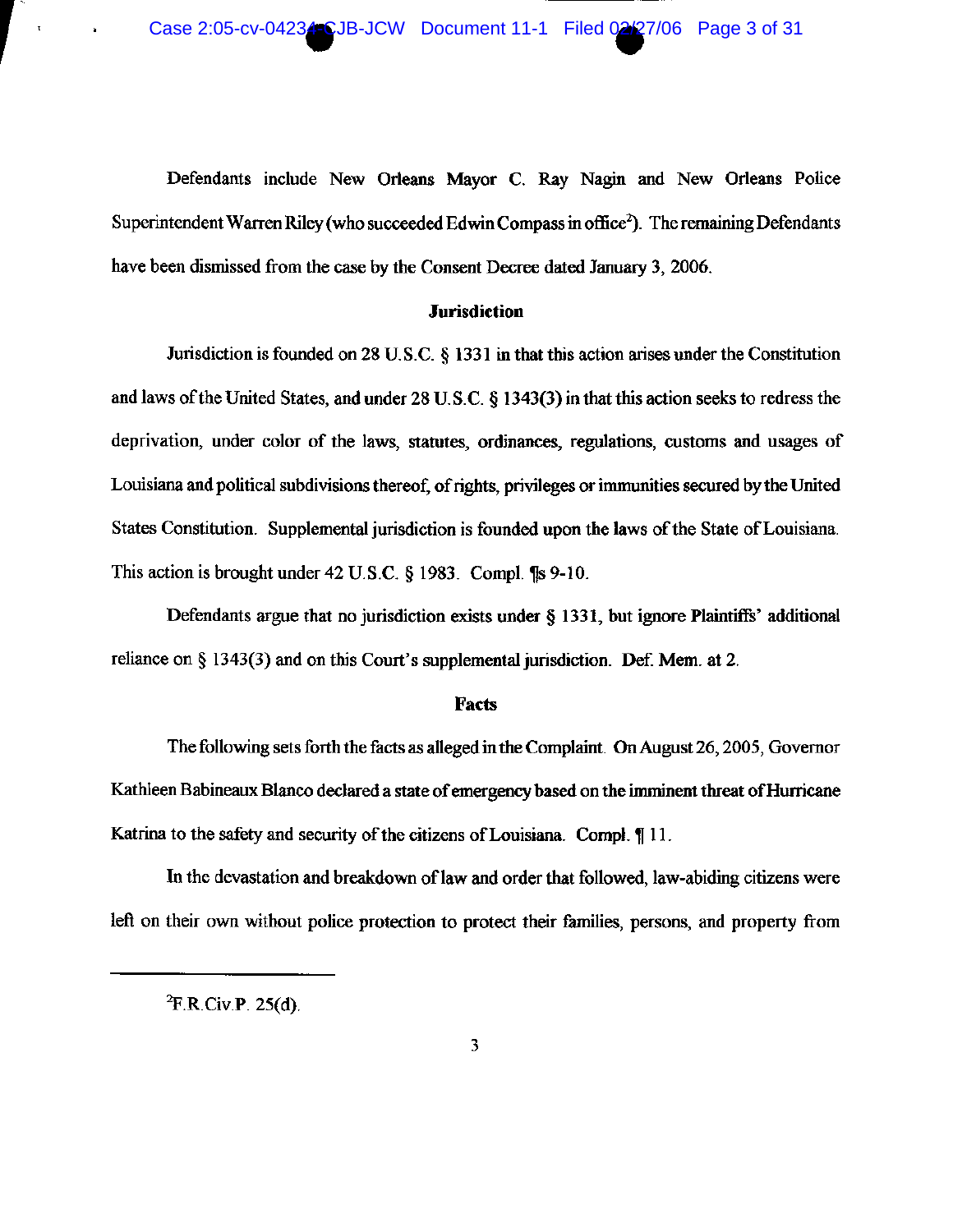looters, rapists, and criminals of various types. Police officers who stayed on the job to do their duty were overwhelmed. Compl. ¶ 12.

Defendants responded to this crisis in part by ordering that the law-abiding citizens be disarmed, leaving them at the mercy of roving gangs, home invaders, and other criminals. Defendants had no lawful authority to order the wholesale confiscation of firearms from citizens who lawfully possessed such firearms in their homes or who were lawfully carrying such firearms. Compl. 113.

During and after Hurricane Katrina, beginning in August 2005 and continuing through the present, Defendants Mayor C. Ray Nagin and P. Edwin Compass III, the Superintendent of Police, have pursued a policy of seizing lawfully-possessed firearms from law-abiding residents.<sup>3</sup> Superintendent Compass announced, on or about September 8, 2005, that anyone with a weapon, even one legally registered, will have it confiscated, adding: "No one will be able to be armed. Guns will be taken. Only law enforcement will be allowed to have guns." Some news accounts attributed these statements to then-New Orleans Deputy Police Chief Warren Riley, but they represent the policies of Defendants Nagin and Compass.<sup>4</sup> Compl. ¶ 14.

During the same period, Mayor Nagin ordered the New Orleans Police and other law enforcement entities under his authority to evict persons from their homes and to confiscate their lawfully-possessed firearms. Police went from house to house and confiscated numerous firearms

 $3$ The Complaint making these allegations was filed on September 22, 2005.

<sup>&</sup>lt;sup>4</sup>As noted, Warren Riley has now succeeded Edwin Compass in office.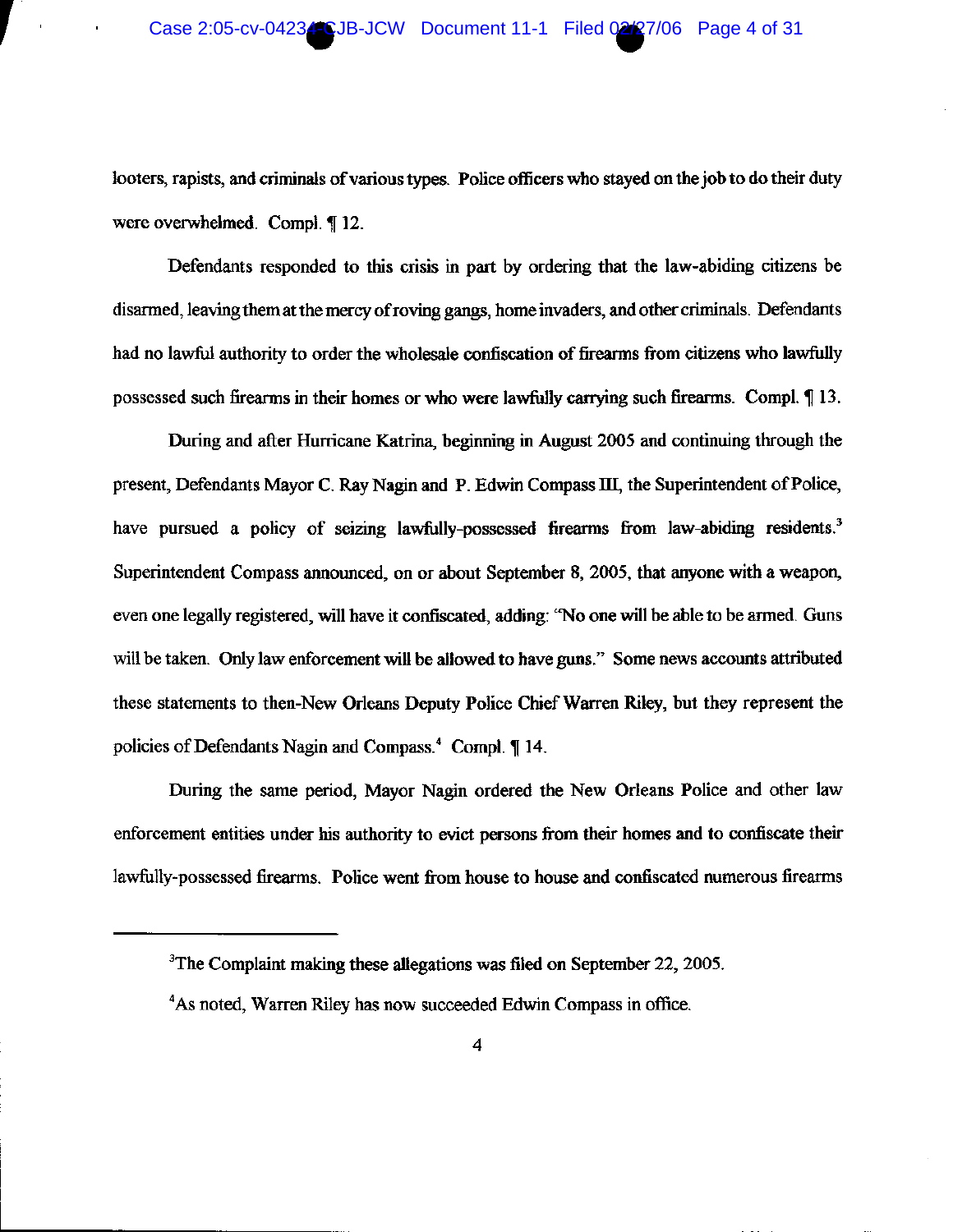from citizens at gunpoint. Compl. ¶ 15.

 $\mathbf{u}$  .

Thousands of members of Plaintiff NRA members and hundreds of members of Plaintiff SAF reside in New Orleans. The overwhelming majority of NRA and SAF members lawfully possess firearms. NRA and SAF members from New Orleans have been and remain subject to having their fire arms unlawfully confiscated from their homes and persons pursuant to the policies of Mayor Nagin and Superintendent Compass, subjecting said NRA and SAF members to irreparable harm. Compl.  $\P 16.$ 

While decreeing that ordinary citizens may not possess firearms, Defendants Nagin and Compass followed a policy of allowing certain businesses and wealthy persons to hire hundreds of armed security guards to protect their property. Compl. 17.

As a proximate cause of the aforesaid acts of Defendants and their agents and employees, Plaintiffs have suffered and will continue to suffer irreparable harm in that they are subject to having their lawfully-possessed firearms confiscated from them, or have actually had their lawfully-possessed firearms confiscated from them, subjecting them to endangerment from criminal violence and violating their constitutional rights as set forth herein. Compl. ¶ 22.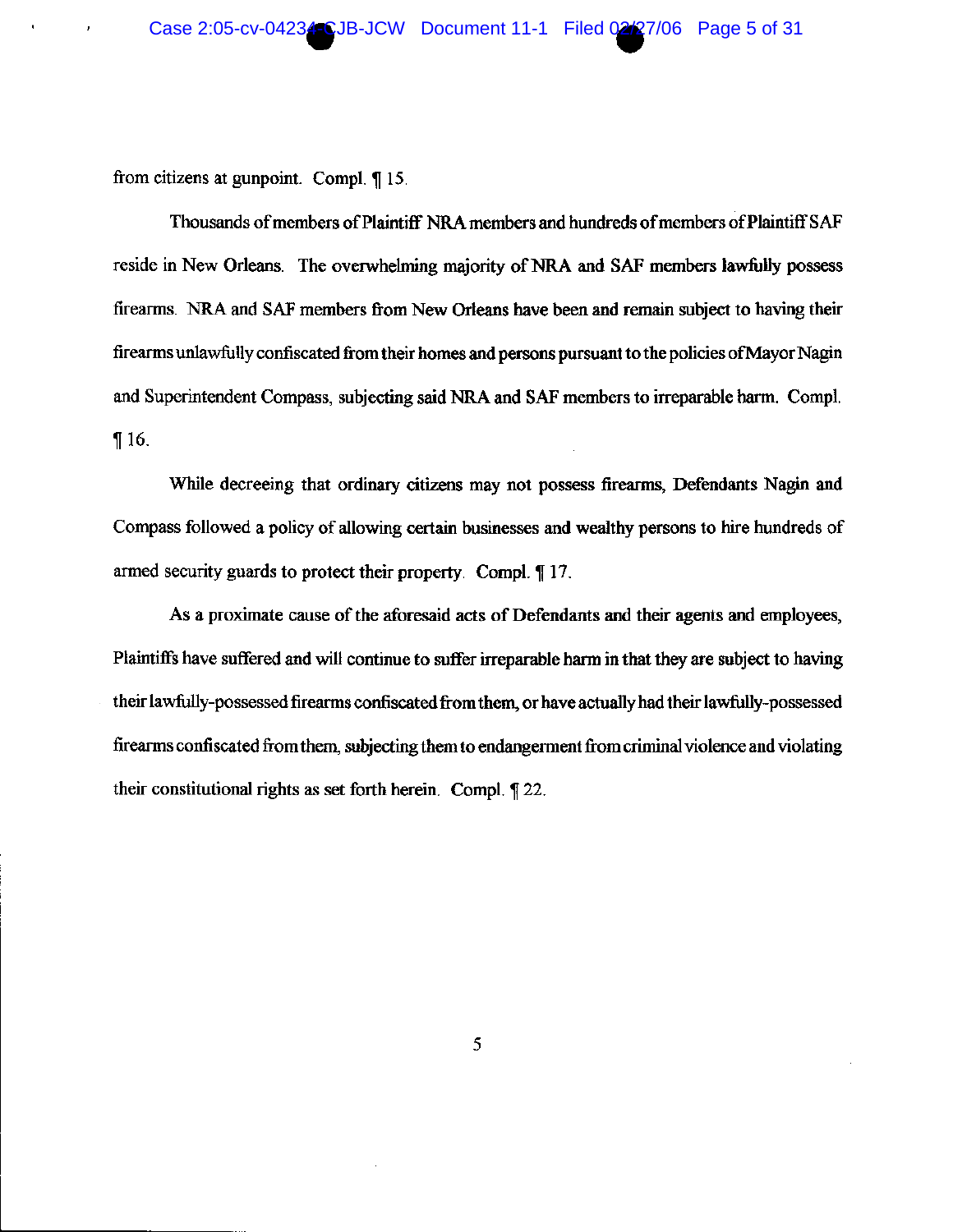#### **ARGUMENT**

#### **Introduction**

The above allegations must be taken as true for purposes of the pending motion. "If the defense merely files a Rule  $12(b)(1)$  motion, the trial court is required merely to look to the sufficiency of the allegations in the complaint because they are presumed to be true. If those jurisdictional allegations are sufficient the complaint stands." Paterson v. Weinberger, 644 F.2d 521, 523 ( $5<sup>th</sup>$  Cir. 1981). Moreover, for purposes of a Rule 12(b)(6) motion:

We must accept all well-pleaded averments as true and resolve all factual disputes in favor of the plaintiff... We cannot look outside the pleadings, nor can we uphold the dismissal "unless it appears beyond doubt that the plaintiff can prove no set of facts in support of his claim which would entitle him to relief."

O'Quinn v. Manuel, 773 F.2d 605, 608 ( $5<sup>th</sup>$  Cir. 1985) (citation omitted).

The Complaint alleges the following claims: Count One, infringement of the right to keep and bear arms, in violation of U.S. Const., Amends. II and XIV (the federal claim) and of La. Const., Art. I, § 11 (over which this Court has supplemental jurisdiction); Count Two, deprivation of liberty and property without due process, in violation of U.S. Const., Amend. XIV; Count Three, denial of equal protection of the laws, in violation of U.S. Const., Amend. XIV; and Count Four, violation of the right to be secure against unreasonable searches and seizures, in violation of U.S. Const., Amends. IV and XIV.

Defendants' entire argument is that Count One's claim under the Second and Fourteenth Amendments is defective. Their only mention of the other claims is as follows: "Although plaintiffs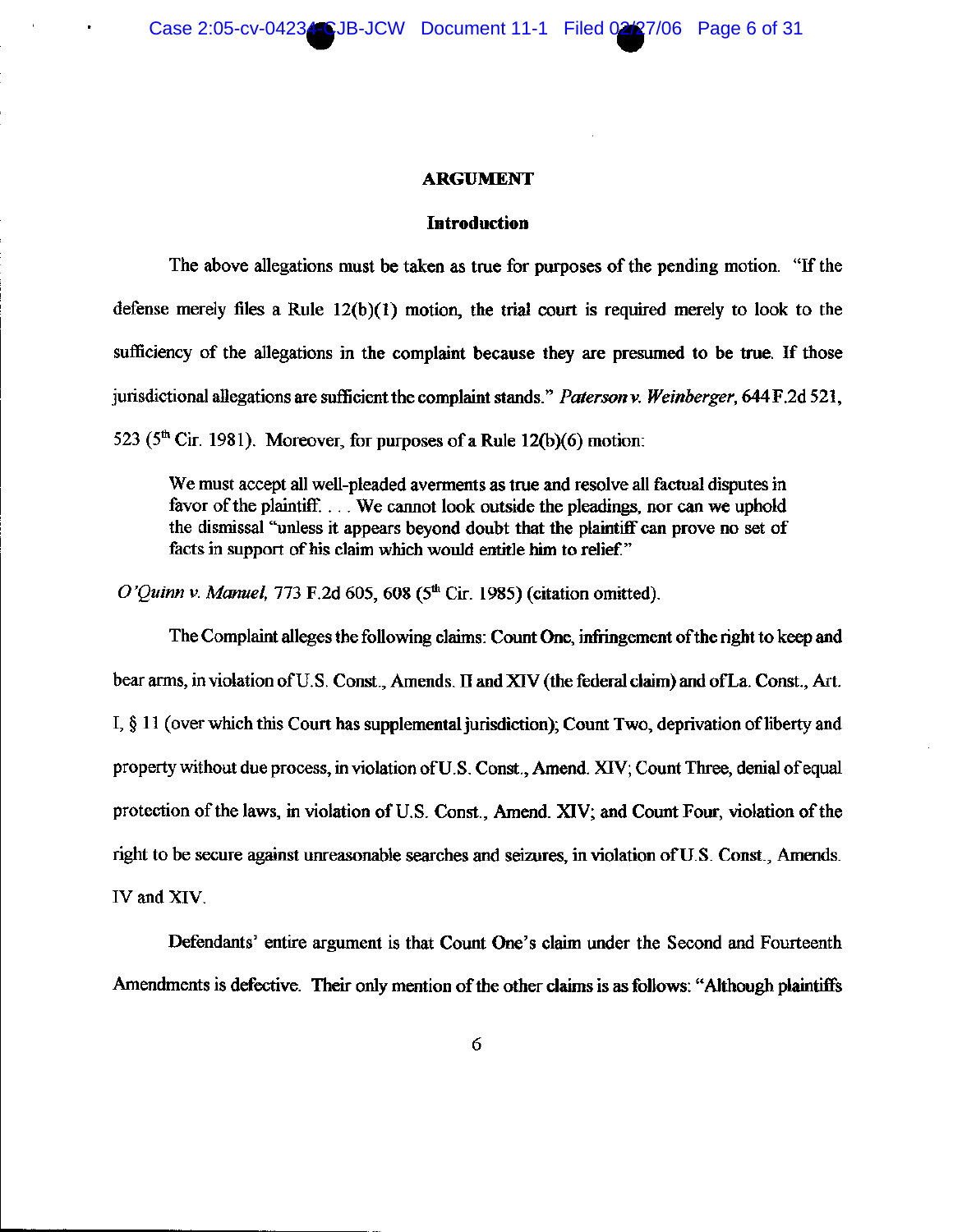also assert due-process, equal-protection, and search-and-seizure claims arising under the U.S. Constitution, none of these other claims stands without their Second Amendment claims." Def. Mem. 2. Defendants are silent on the basis of this brazen assertion. Despite defendants not having briefed those issues, the reasons and authorities for the viability of Counts Two, Three, and Four are also set forth below.

## I. THE RIGHT TO KEEP AND BEAR ARMS (COUNT ONE)

Count One of the Complaint alleges that the acts of Defendants ordering the confiscation of firearms of citizens and actually confiscating firearms from citizens abridged and infringed on the right of each Plaintiff and countless other citizens to keep and bear arms, in violation of La. Const., Art. I,  $\S$  11, and U.S. Const., Amends. II and XIV. Compl.  $\P$  25.

The following demonstrates that subject matter jurisdiction in this case arises under the Second and Fourteenth Amendments. It then shows that violation of the Second and Fourteenth Amendments states a claim on which relief may be granted. Finally, it explains that this Court has supplemental jurisdiction over this claim based on the Louisiana guarantee.

### A. Subject Matter Jurisdiction Arises **Under the Second and Fourteenth Amendments**

Defendants fail to recognize the different tests for subject matter jurisdiction under Rule  $12(b)(1)$  and for failure to state a claim under Rule  $12(b)(6)$ .<sup>5</sup> Indeed, where "the defendant's

<sup>&</sup>lt;sup>5</sup>Defendants state, "because none of the remaining allegations state a claim for which relief may be granted, this Court has no subject matter jurisdiction . . . ." Def. Mem. 2. Suggesting that failure to state a claim implies that jurisdiction does not exist confuses Rules  $12(b)(1)$  and  $12(b)(6)$ .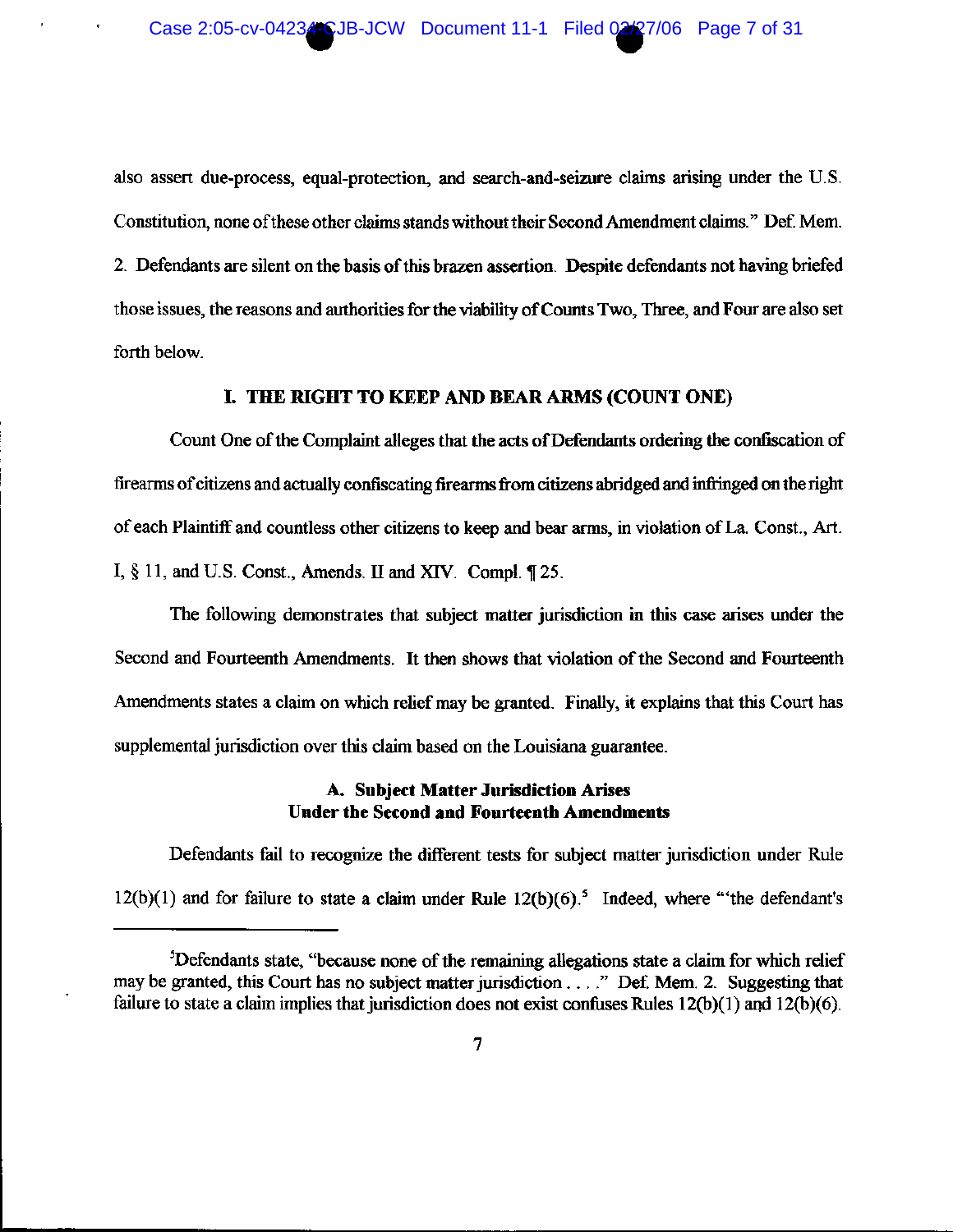challenge to the court's jurisdiction is also a challenge to the existence of a federal cause of action, the proper course of action for the district court . . . is to find that jurisdiction exists and deal with the objection as a direct attack on the merits of the plaintiff's case' under either Rule  $12(b)(6)$  or Rule 56." Krim v. pcOrder.com, Inc., 402 F.3d 489, 494 n.15 (5th Cir. 2005), quoting Williamson v. Tucker, 645 F.2d 404, 415 (5<sup>th</sup> Cir. 1981), cert. denied, 454 U.S. 897 (1981).

Williamson, the Fifth Circuit's seminal precedent on this issue, explained that "no purpose is served by indirectly arguing the merits in the context of federal jurisdiction. Judicial economy is best promoted when the existence of a federal right is directly reached and, where no claim is found to exist, the case is dismissed on the merits." 645 F.2d at 415. The court continued:

This refusal to treat indirect attacks on the merits as Rule  $12(b)(1)$  motions provides, moreover, a greater level of protection to the plaintiff who in truth is facing a challenge to the validity of his claim: the defendant is forced to proceed under Rule  $12(b)(6)$  (for failure to state a claim upon which relief can be granted)... Therefore as a general rule a claim cannot be dismissed for lack of subject matter jurisdiction because of the absence of a federal cause of action.<sup>6</sup>

 $Id$ .

The above rule is clearly stated in O'Ouinn v. Manuel, 773 F.2d 605, 607 ( $5<sup>th</sup>$  Cir. 1985), which defendants cite but essentially ignore. Def. Mem. 2. Defendants further disregard the court's actual holding:

In the present case, the face of plaintiff's complaint clearly states a federal question

<sup>&</sup>quot;Whether the complaint states a cause of action on which relief could be granted is a question of law and . . . it must be decided after and not before the court has assumed jurisdiction over the controversy." Id., quoting Bell v. Hood, 327 U.S. 678, 682 (1945).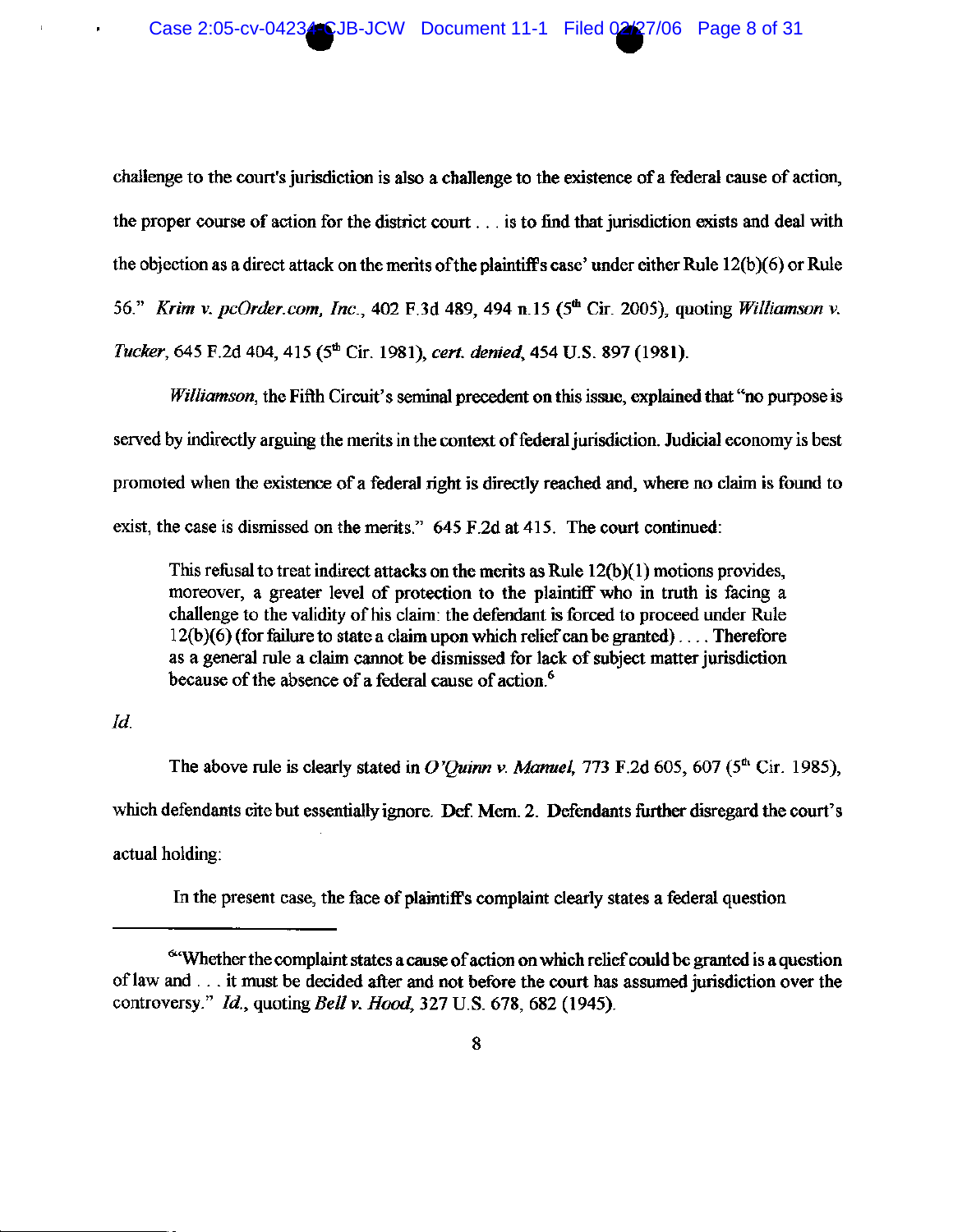sufficient to confer subject matter jurisdiction on the district court. The complaint invokes section 1983 as well as the first, fourth, and fourteenth amendments to the Constitution . . . . Federal law thus provides both the substantive rights and the remedy for violation of those rights. "In [such] cases jurisdiction is taken as a matter of course."

### 773 F.2d at 607 (citation omitted).

The face of the Complaint here, alleging violation of the Second and Fourteenth Amendments, is equally supportive of federal subject matter jurisdiction. "The test for dismissal is a rigorous one and if there is any foundation of plausibility to the claim federal jurisdiction exists.'... Jurisdiction is not dependent upon whether the claim for relief is meritorious; the federal courts lack jurisdiction only if the claims are plainly frivolous or 'patently without merit.'" Evans v. Tubbe, 657 F.2d 661, 663 ( $5<sup>th</sup>$  Cir. 1981) (citations omitted).

Arbaugh v. H Corp., \_\_ U.S. \_\_, 2006 WL 397863 (Jan. 11, 2006), a case arising in New Orleans, concerned "the distinction between two sometimes confused or conflated concepts: federal-court 'subject-matter' jurisdiction over a controversy; and the essential ingredients of a federal claim for relief." "Subject matter jurisdiction in federal-question cases is sometimes erroneously conflated with a plaintiff's need and ability to prove the defendant bound by the federal law asserted as the predicate for relief – a merits-related determination."  $Id$ . (citation omitted). The Court held that federal jurisdiction existed under Rule 12(b)(1), and that the issue of whether a claim existed under Rule  $12(b)(6)$  is an entirely separate issue. *Id.* 

The above is illustrated in Gillespie v. City of Indianapolis, 185 F.3d 693, 710-11 (7th Cir.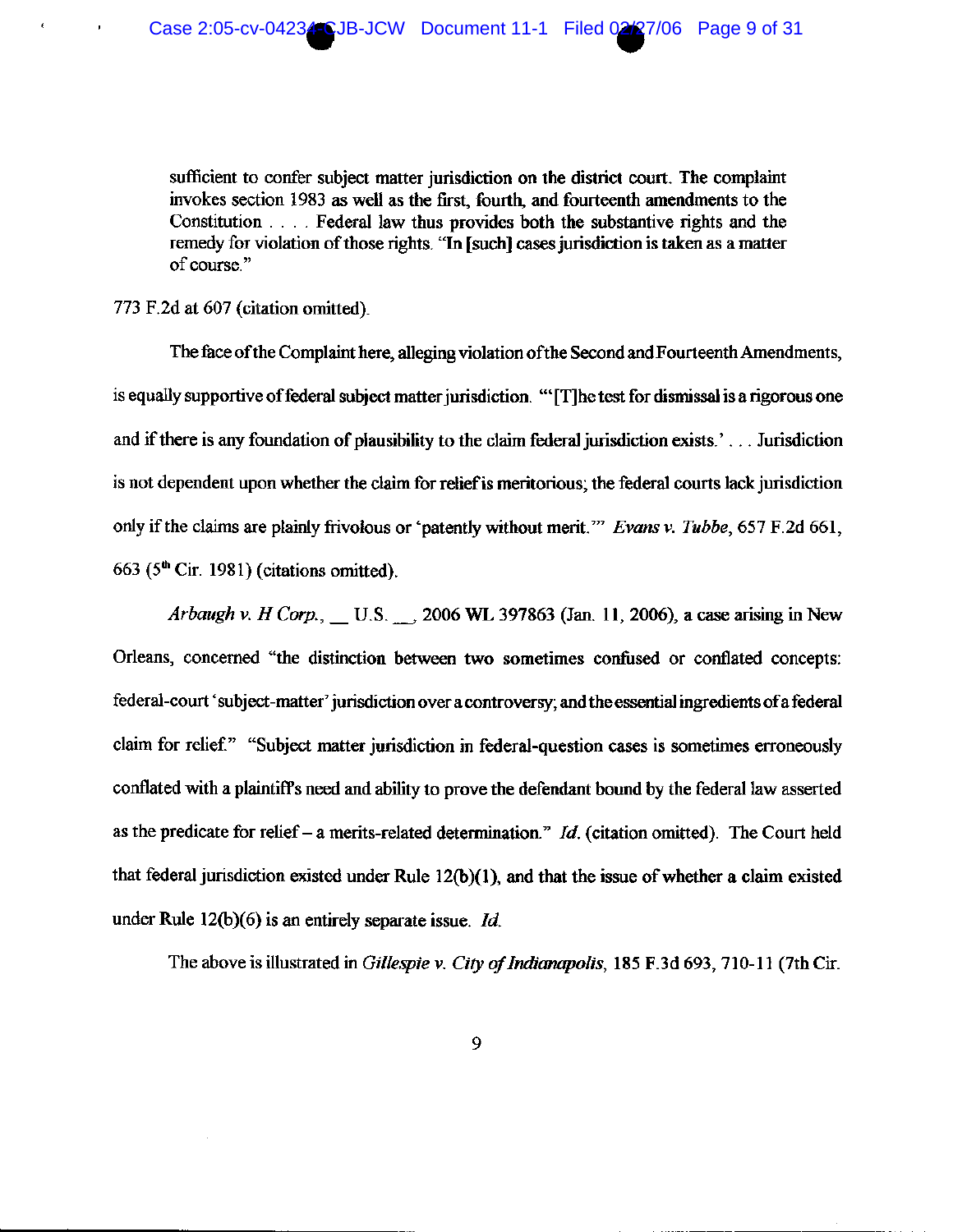1999), cert. denied, 528 U.S. 1116 (2000), which upheld jurisdiction to hear a Second Amendment claim, even though it thereafter ruled that the claim was not cognizable on the merits. The court addressed the standing component of Rule 12(b)(1) as follows:

If we were to conclude that the statute runs afoul of the Second Amendment, ... then the disability imposed by the statute would be void, and Gillespie would regain the opportunity to carry a firearm . . . . In other words, he has suffered a cognizable injury as a result of the statute's enactment, and that injury is one that would be redressed through a favorable ruling on his Second Amendment challenge.

Id. at 710-11.

In sum, this Court has federal subject matter jurisdiction to hear a case alleging violation of the Second and Fourteenth Amendments to the U.S. Constitution. Whether this case states a claim on which relief may be granted is a separate issue, and it is discussed below.

# **B.** Violation of the Second and Fourteenth Amendments **States a Claim on Which Relief May be Granted**

This is a case of first impression in the Fifth Circuit. It is well established that the Second Amendment, like other Bill of Rights guarantees, does not apply *directly* to the States. However, neither the Fifth Circuit nor the Supreme Court has decided whether the Second Amendment (like other Bill of Rights guarantees) applies to the States through the Fourteenth Amendment. Existing precedent suggests that the Fifth Circuit and the Supreme Court would decide that issue in the affirmative if called upon to do so today.

The Second Amendment to the United States Constitution provides: "A well regulated Militia, being necessary to the security of a free State, the right of the people to keep and bear Arms, shall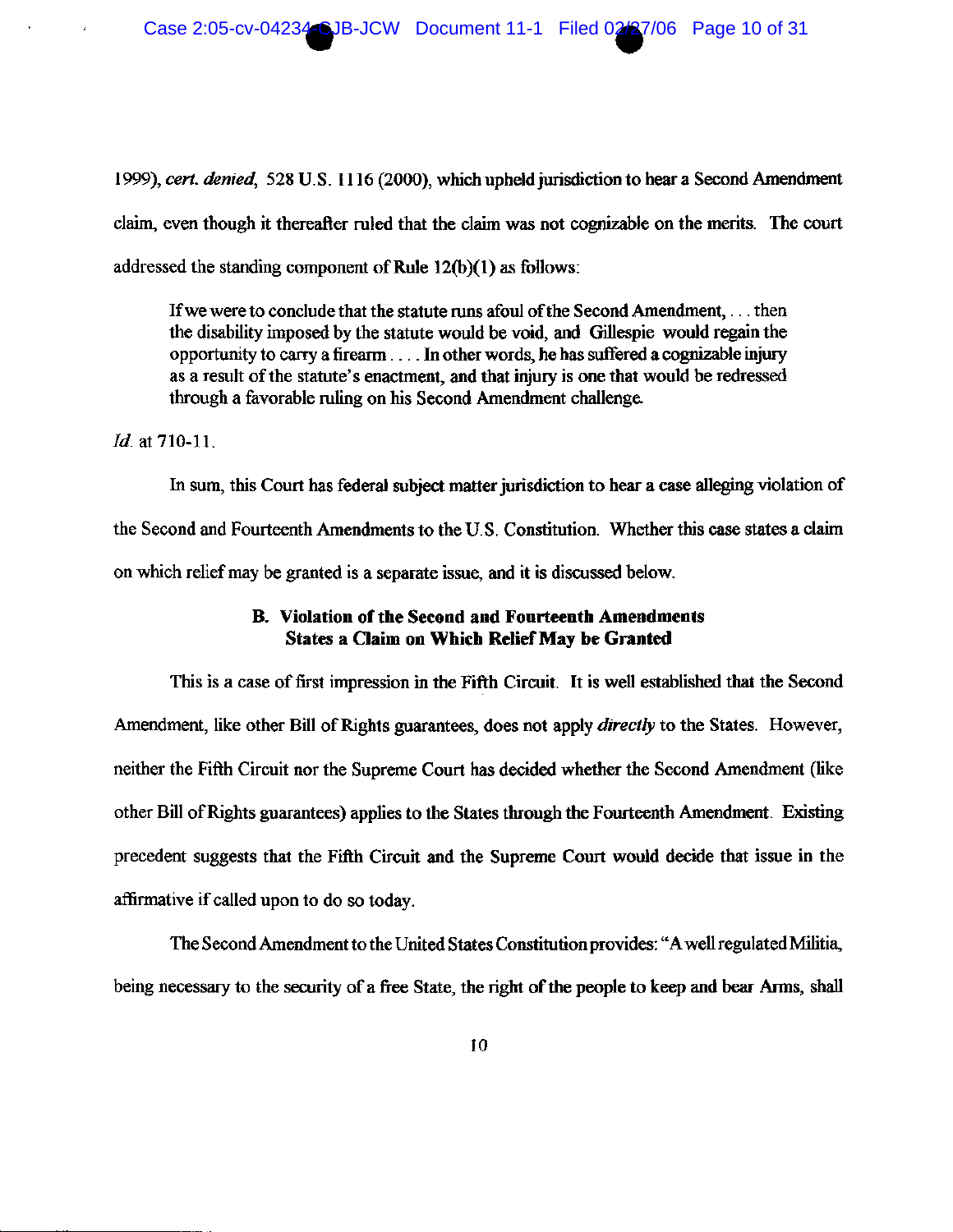not be infringed." The Fourteenth Amendment provides that no State may deprive any person of life, liberty, or property without due process of law. Defendants take the radical position that "the states, and by extension their political subdivisions, are free to proscribe the possession of firearms, not only because the Second Amendment does not prohibit it but also pursuant to the emergency powers granted to the State and municipality during a state of emergency." Def. Mem. 5 (emphasis added).

The Fifth Circuit has held that the Second Amendment guarantees an individual right to keep and bear arms. United States v. Emerson, 270 F.3d 203, 260 (5th Cir. 2001), cert. denied, 536 U.S. 907 (2002), states:

We reject the collective rights and sophisticated collective rights models for interpreting the Second Amendment. We hold, consistent with [United States v. Miller, 307 U.S. 174 (1939)], that it protects the right of individuals, including those not then actually a member of any militia or engaged in active military service or training, to privately possess and bear their own firearms, such as the pistol involved here, that are suitable as personal, individual weapons and are not of the general kind or type excluded by Miller.

Defendants purport to cite Miller for the position rejected by the Fifth Circuit in *Emerson*:

"the right to keep and bear arms has never been recognized as a fundamental *individual* right." Def.

Mem. 4 (emphasis in original). Defendants also rely on cases in other circuits which endorse the

"collective rights" view squarely rejected by *Emerson*."

The Supreme Court stated in a trio of nineteenth century cases that the First, Second, and

<sup>&</sup>lt;sup>7</sup>Def. Mem. 4 n.1 & 5, relying on, *inter alia, Gillespie v. City of Indianapolis*, 185 F.3d 693 (7th Cir. 1999), a case *Emerson* cited as representative of the "collective rights" view rejected in Emerson. 270 F.3d 219 n.10.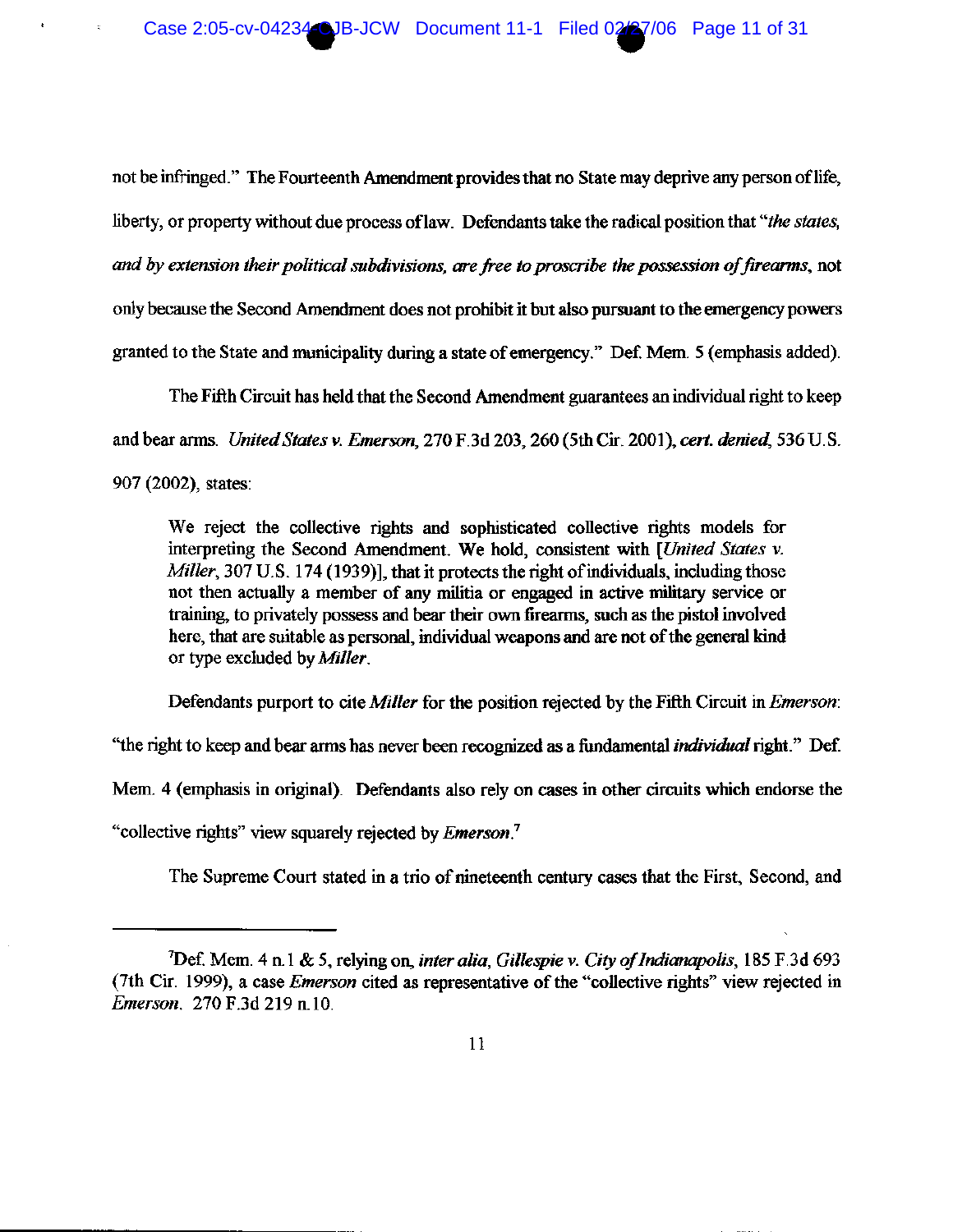Fourth Amendments apply only to Congress, and two of these stated that the Amendments do not apply *directly* to the States.<sup>8</sup> However, these cases did not consider whether these rights are incorporated against the State through the Fourteenth Amendment. "[T] hese holdings all came well before the Supreme Court began the process of incorporating certain provisions of the first eight amendments into the Due Process Clause of the Fourteenth Amendment," and "they ultimately rest on a rationale equally applicable to all those amendments . . . ." *Emerson*, 270 F.3d at 221 n.13.

The Fourteenth Amendment was adopted in part to overrule Scott v. Sandford, 60 U.S. (19) How.) 393, 417 (1857), which held that African Americans were not citizens - for if they were, they would have the rights to "full liberty of speech" and "to keep and carry arms wherever they went." After the Civil War, Southern States and localities reenacted the Slave Codes as the Black Codes, including prohibitions on blacks from possessing firearms.<sup>9</sup> Senator Jacob Howard, introducing the Fourteenth Amendment in 1866, explained that its purpose was to protect "personal rights" such as "the right to keep and bear arms." Cong. Globe, 39th Cong., 1st Sess., 2765 (May 23, 1866).<sup>10</sup>

 ${}^{9}E.g.,$  Cong. Globe, 39th Cong., 1st Sess. 517 (Jan. 29, 1866) (quoting ordinance of Opelousas, Louisiana).

<sup>&</sup>lt;sup>8</sup>United States v. Cruikshank, 92 U.S. 542, 551-53 (1876); Presser v. Illinois, 116 U.S. 252, 265, 267 (1886); Miller v. Texas, 153 U.S. 535, 538 (1894).

<sup>&</sup>lt;sup>10</sup>For further historical background, Plaintiffs are lodging with the Court the following book: Halbrook, Freedmen, the Fourteenth Amendment, & the Right to Bear Arms, 1866-1876 (Westport, Conn.: Praeger Publishers, 1998). See also Office of Legal Counsel, U.S. Department of Justice, "Whether the Second Amendment Secures an Individual Right," which concludes: "This history indicates that it was widely recognized that the right to keep and bear arms was to be protected by the Civil Rights Act and the Fourteenth Amendment, and that that right was understood to belong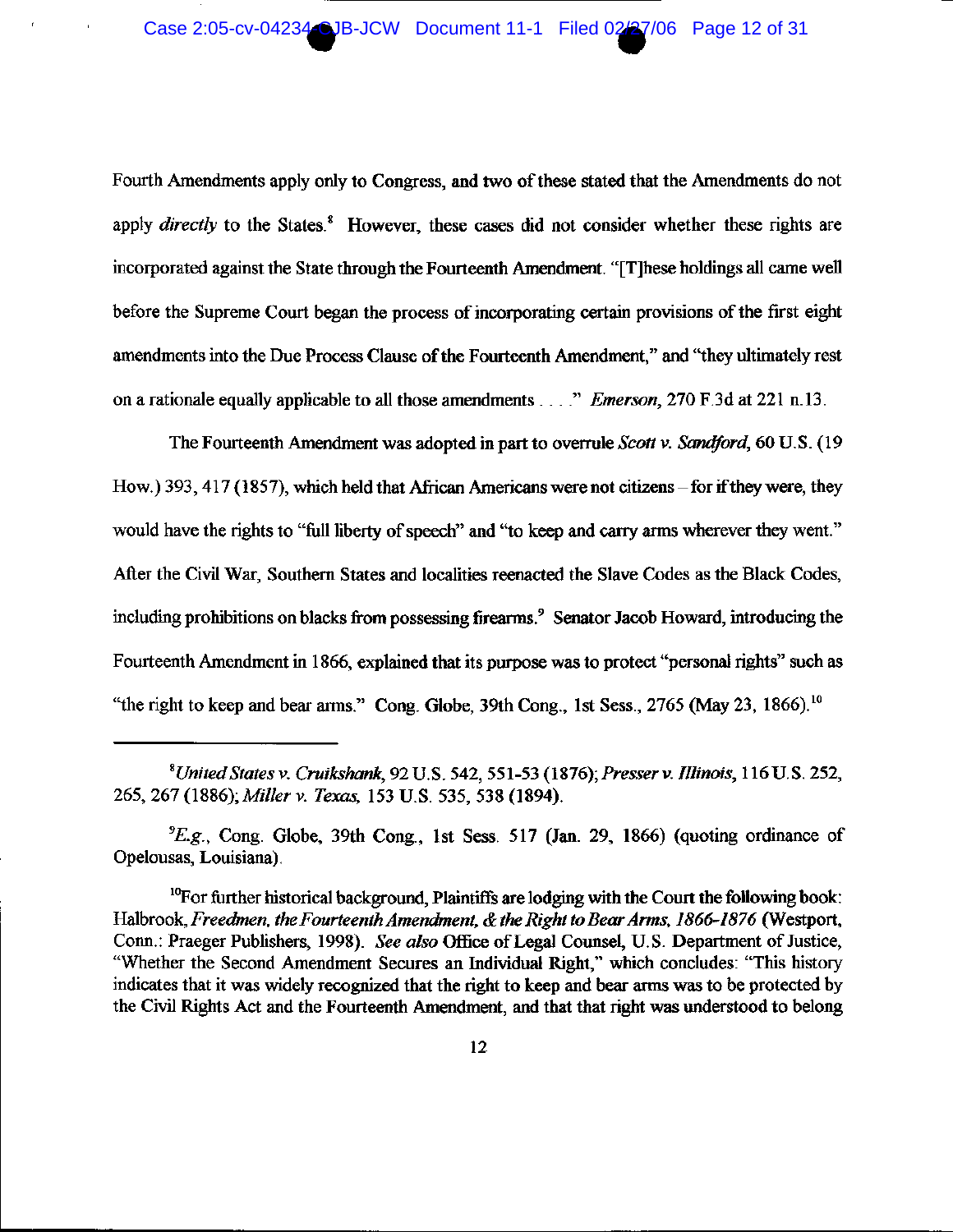Congress recognized in the Freedmen's Bureau Act, passed by over two-thirds of the same Congress which proposed the Fourteenth Amendment, the right to "full and equal benefit of all laws and proceedings concerning personal liberty, personal security, and ... estate, real and personal, including the constitutional right to bear arms." Ch. 200, 14 Stat. 176, § 14 (1866). The Fourteenth Amendment protects from State infringement the "indefeasible right of personal security, personal liberty and private property," Griswold v. Connecticut, 381 U.S. 479, 484-485 n.  $*(1965)$  – the very rights the Amendment's Framers declared, in the Freedmen's Bureau Act, included the right to bear arms. The Freedmen's Bureau and Civil Rights Acts of 1866 and the Fourteenth Amendment had common origins and purposes.<sup>11</sup>

United States v. Cruikshank, 92 U.S. 542 (1876), involved alleged private criminal violation of First and Second Amendment rights under the federal Enforcement Act, and did not involve State action.<sup>12</sup> The decision of Justice Bradley, sitting as Circuit Judge, stated of the Fourteenth Amendment: "Grant that this prohibition now prevents the states from interfering with the right to assemble," but stated of that issue and of the "conspiracy to interfere with certain citizens in their

to individuals." Available at http://www.usdoj.gov/olc/secondamendment2.htm.

<sup>&</sup>lt;sup>11</sup>E.g., Hurd v. Hodge, 334 U.S. 24, 32 (1948); Georgia v. Rachel, 384 U.S. 780, 796-97 & n.26 (1966); City of Greenwood v. Peacock, 384 U.S. 808, 817 n.11 (1966); Jones v. Alfred H. Mayer Co., 392 U.S. 409, 423-26 (1968).

<sup>&</sup>lt;sup>12</sup>The case arose out of a tragic racial conflict in Grant County, Louisiana, leading to federal indictments against whites for violating various rights of black freedmen. A detailed account is set forth in Halbrook, Freedmen, Ch. 7, supra.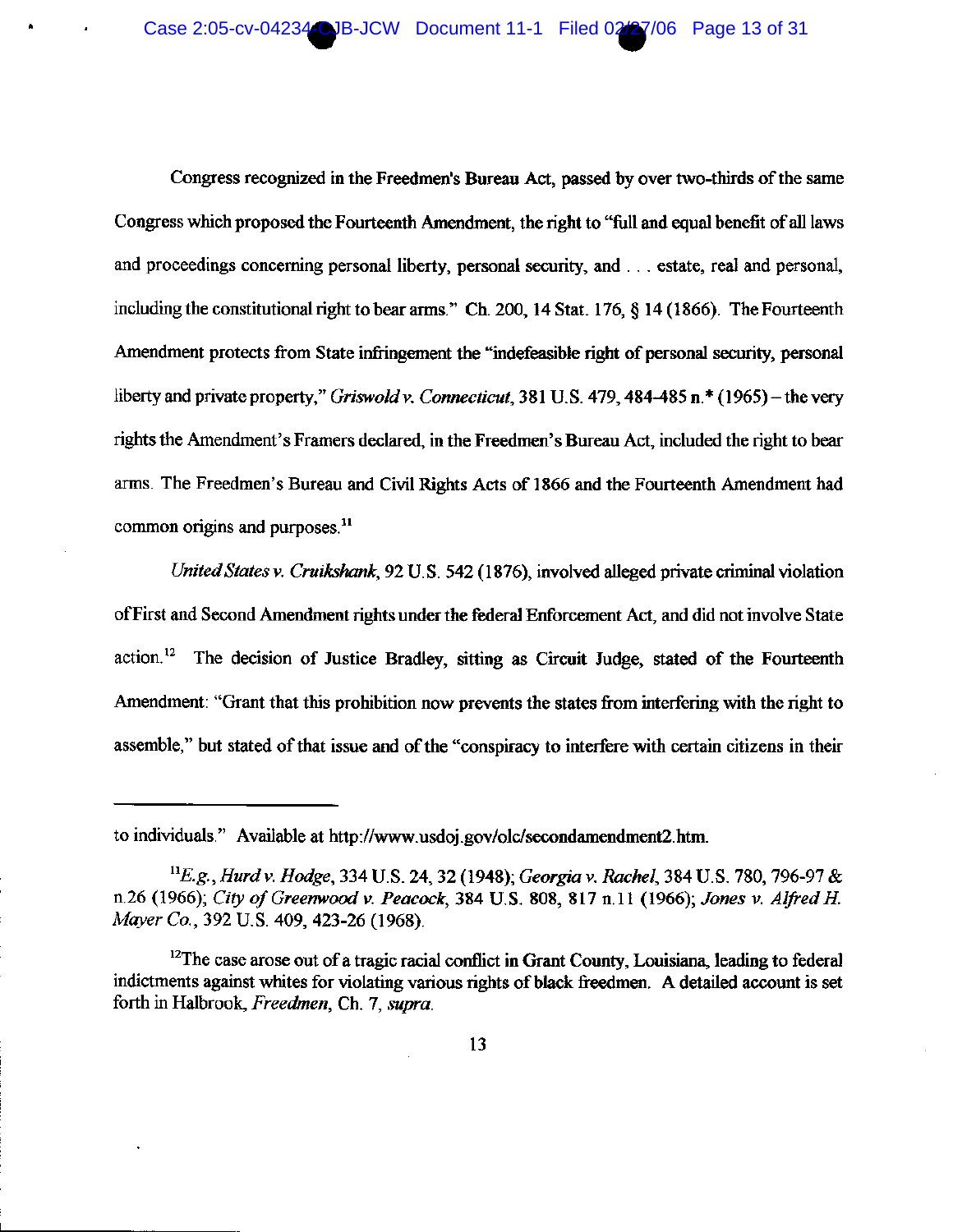$\mathfrak{r}$ 

right to bear arms": "In none of these counts is there any averment that the state had, by its laws interfered with any of the rights referred to . . . ." United States v. Cruikshank, 25 Fed.Cas. 707, 714-15 (C.C.D.La. 1874).

Since no State action was involved, the Supreme Court never considered in Cruikshank whether the Fourteenth Amendment protected First and Second Amendment freedoms. It noted that the rights "peaceably to assemble" and "of bearing arms for a lawful purpose" long antedated the Constitution, but that the First and Second Amendments protected those rights from "encroachment" by or from "befing] infringed by Congress," not by private individuals. 92 U.S. at 552-53. For protection of these and other rights from private violence, citizens would have to rely on the States. *Id. Cruikshank* did not refer to encroachment or infringement by the States, as that was not involved in the case.

Cruikshank's only mention of the Fourteenth Amendment was the rejection of a due process right against false imprisonment and murder by private citizens, for the Amendment's due process clause "adds nothing to the rights of one citizen as against another. It simply furnishes an additional guaranty against any encroachment by the State upon the fundamental rights which belong to every citizen as a member of society." Id. at 554.

Presser v. Illinois, 116 U.S. 252, 265-68 (1886), held that requiring a permit for an armed march in a city did not violate the rights to associate or to bear arms, and that in any event the First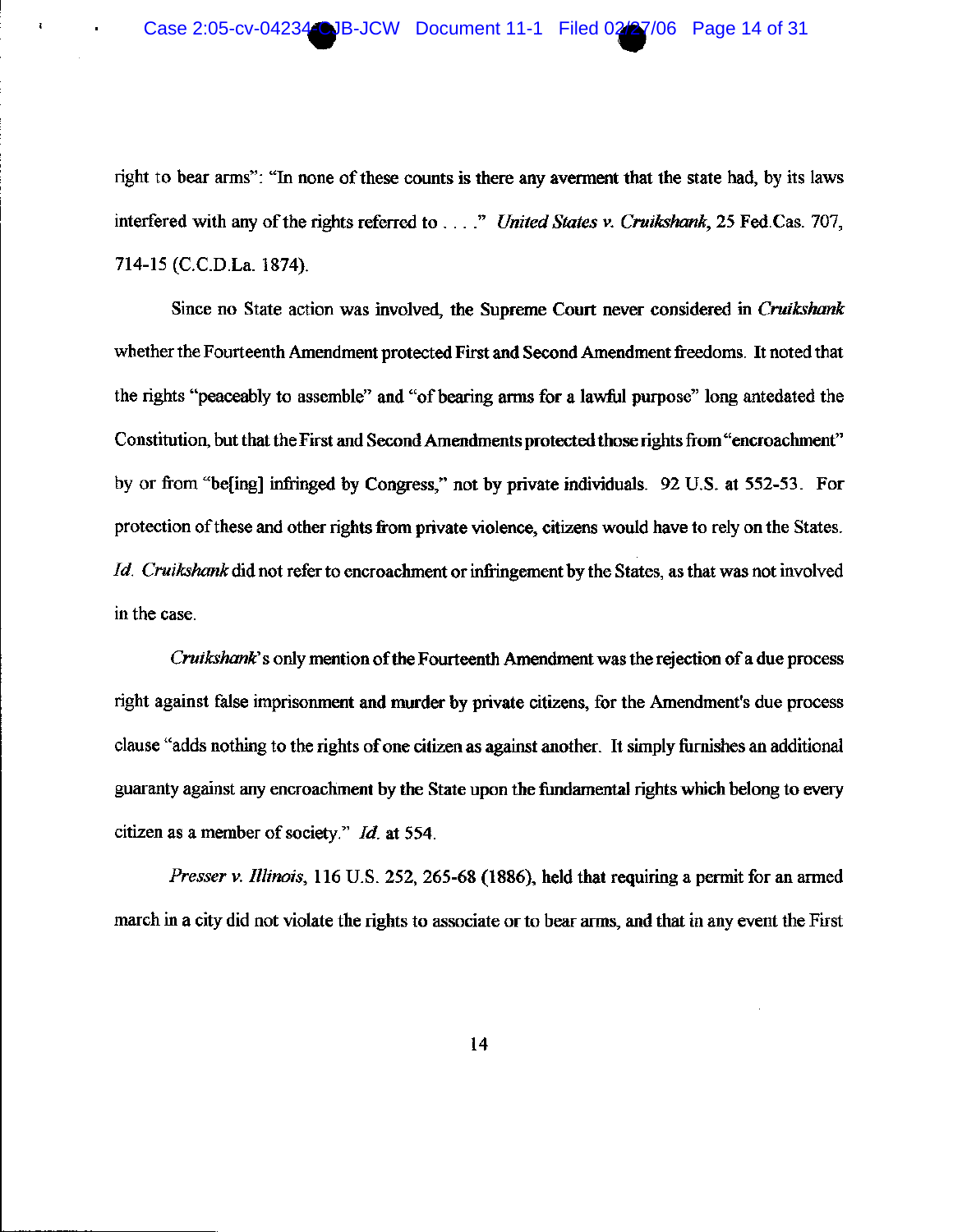and Second Amendments did not apply to the States.<sup>13</sup> However, *Presser* did not consider whether the Fourteenth Amendment protects those rights by incorporating the Amendments.

Miller v. Texas, 153 U.S. 535, 538-39 (1894), rejected direct application of the Second and Fourth Amendments to the States, but refused to consider whether those Amendments were incorporated into the Fourteenth Amendment:

And if the fourteenth amendment limited the power of the states as to such rights, as pertaining to citizens of the United States, we think it was fatal to this claim that it was not set up in the trial court... A privilege or immunity under the constitution of the United States cannot be set up here ... when suggested for the first time in a petition for rehearing after judgment.

Had the issue of incorporation been decided previously, the Court would have so stated,

rather than refusing to consider it because it had not been raised below. None of the authorities cited by defendants herein seem cognizant that Cruikshank decided only that Bill of Rights guarantees do not provide protection from private violation, or acknowledge that Presser and Miller v. Texas decided only that such guarantees do not apply directly to the States, but did not consider whether the Fourteenth Amendment protects the rights set forth in these guarantees.<sup>14</sup> Def. Mem. 2-4.

The Supreme Court has never questioned the fundamental character of the substantive

 $13$  See id. at 265 ("the amendment is a limitation upon the power of Congress and the National government, and not upon that of the States.").

<sup>&</sup>lt;sup>14</sup>Defendants note an NRA amicus curiae brief in the Supreme Court in an unrelated case which states that the Court should settle the issue of whether the Second Amendment is incorporated into the Fourteenth. Def. Br. 4. Yet since the issue is unsettled in the Fifth Circuit, which would likely hold in the affirmative, it is appropriate for this Court to rule on the issue in the first instance.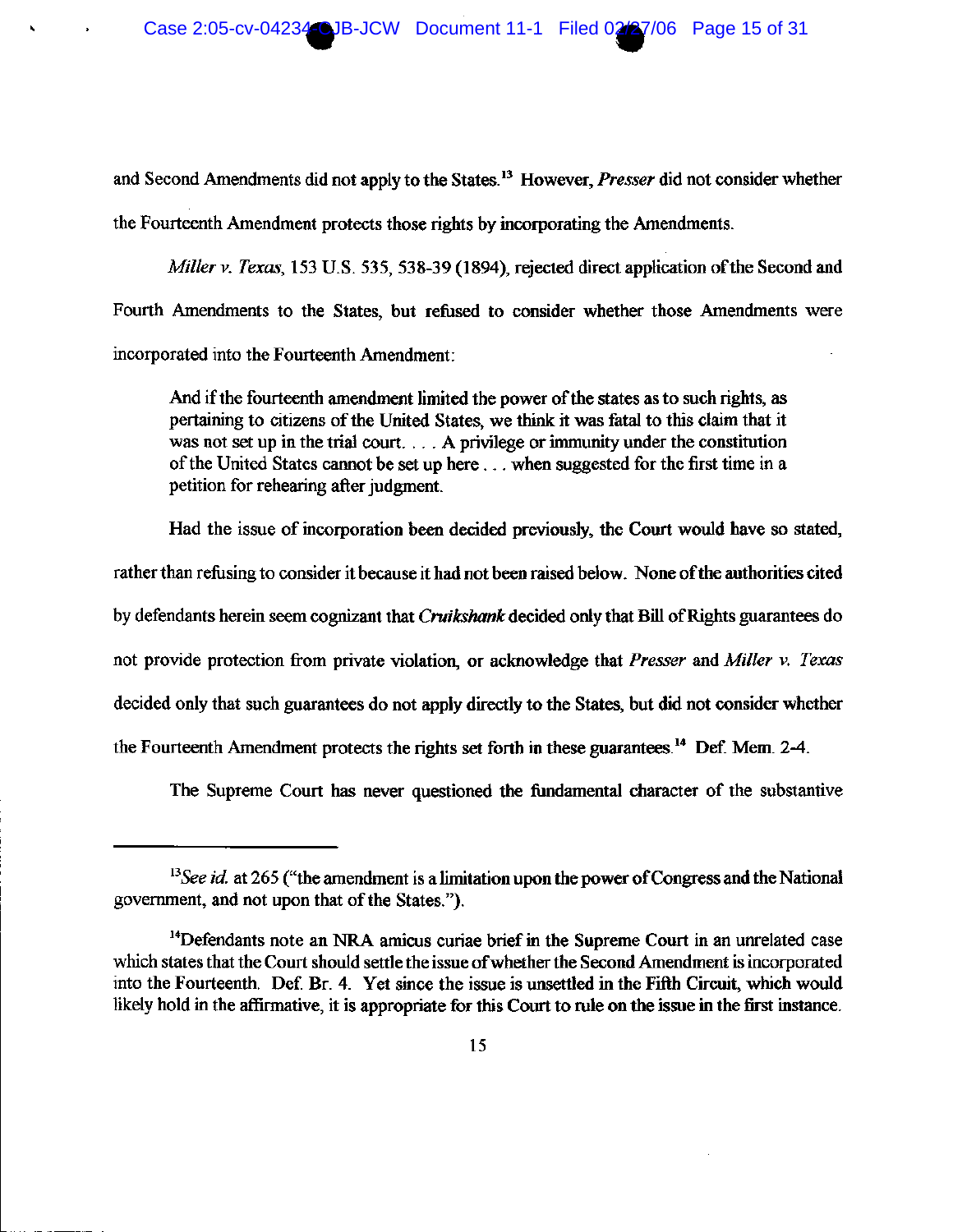guarantees of the Bill of Rights. Robertson v. Baldwin, 165 U.S. 275, 281-82 (1897), stated of "the freedom of speech and of the press" and "the right of the people to keep and bear arms" that "the law is perfectly well settled that the first ten Amendments to the constitution, commonly known as the Bill of Rights, were not intended to lay down any novel principles of government, but simply to embody certain guaranties and immunities which we inherited from our English ancestors . . . ."

More recently, United States v. Verdugo-Urquidez, 494 U.S. 259, 265 (1990), explained:

"The people" seems to have been a term of art employed in select parts of the Constitution... The Second Amendment protects "the right of the people to keep and bear Arms," . . . . See also U.S. Const., Amdt. 1, ("Congress shall make no law  $\ldots$  abridging  $\ldots$  the right of the people peaceably to assemble")... While this textual exeges is by no means conclusive, it suggests that "the people" protected by the Fourth Amendment, and by the First and Second Amendments, ... refers to a class of persons who are part of a national community  $\ldots$ .

As an individual liberty explicitly guaranteed in the Bill of Rights, the right to arms is fundamental.<sup>15</sup> No constitutional right is "less 'fundamental' than" others, and "we know of no principled basis on which to create a hierarchy of constitutional values ...." Valley Forge Christian College v. Americans United for Separation of Church & State, Inc., 454 U.S. 464, 484 (1982).

Planned Parenthood of Southeastern Penn. v. Casey, 505 U.S. 833, 847 (1992), noted that "all fundamental rights comprised within the term liberty are protected by the Federal Constitution from invasion by the States." The Court added:

<sup>&</sup>lt;sup>15a</sup>The key to discovering whether [a right] is 'fundamental'" lies in assessing whether it is "explicitly or implicitly guaranteed by the Constitution." San Antonio Independent School District v. Rodriguez, 411 U.S. 1, 33 (1973).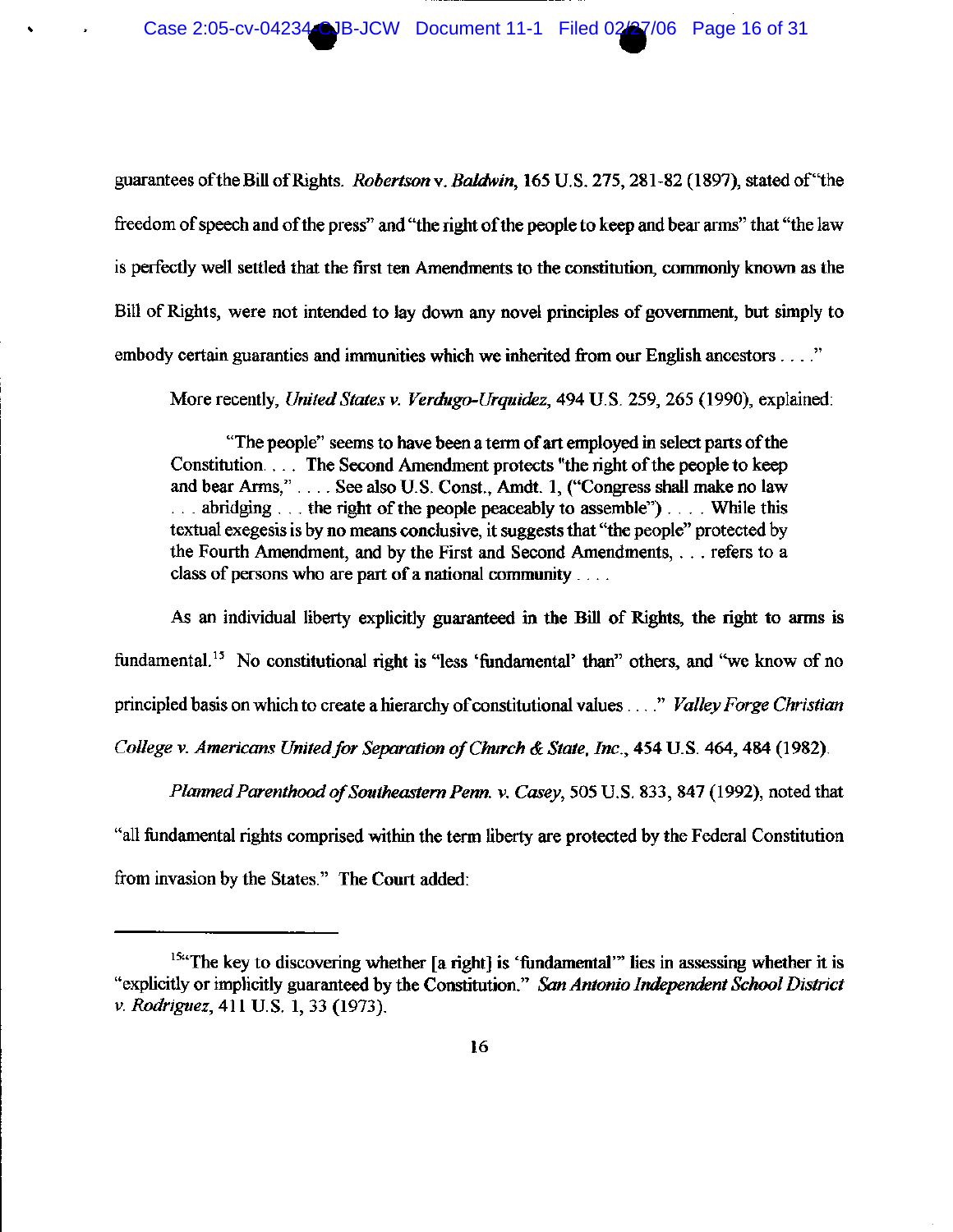Neither the Bill of Rights nor the specific practices of States at the time of the adoption of the Fourteenth Amendment marks the outer limits of the substantive sphere of liberty which the Fourteenth Amendment protects.... As the second Justice Harlan recognized:

"[T]he full scope of the liberty guaranteed by the Due Process Clause cannot be found in or limited by the precise terms of the specific guarantees elsewhere provided in the Constitution . . . [such as] the freedom of speech, press, and religion; the right to keep and bear arms . . . . It is a rational continuum which, broadly speaking, includes a freedom from all substantial arbitrary impositions and purposeless restraints . . . ."

*Id.* at 841 (citation omitted).

Based on the above Fifth Circuit and Supreme Court precedents, this Court should hold that Count One states a claim on which relief may be granted. It is more likely than not that these courts, if faced squarely with the issue, would decide that the Second Amendment right to keep and bear arms is protected from State infringement through incorporation in the Fourteenth Amendment.

#### C. Supplemental Jurisdiction Exists Under the State Guarantee

Article I, § 11, of the Louisiana Constitution provides: "The right of each citizen to keep and bear arms shall not be abridged, but this provision shall not prevent the passage of laws to prohibit the carrying of weapons concealed on the person." Defendants fail to mention this component of Count One in their motion to dismiss, other than to assert that the Second Amendment claim is defective, and thus "all of plaintiffs' claims should be dismissed." Def. Mem. 2.

This court has supplemental jurisdiction over Count One based on the Louisiana guarantee. "[W]hen a court grants a motion to dismiss for failure to state a federal claim, the court generally retains discretion to exercise supplemental jurisdiction, pursuant to 28 U.S.C. §1367, over pendent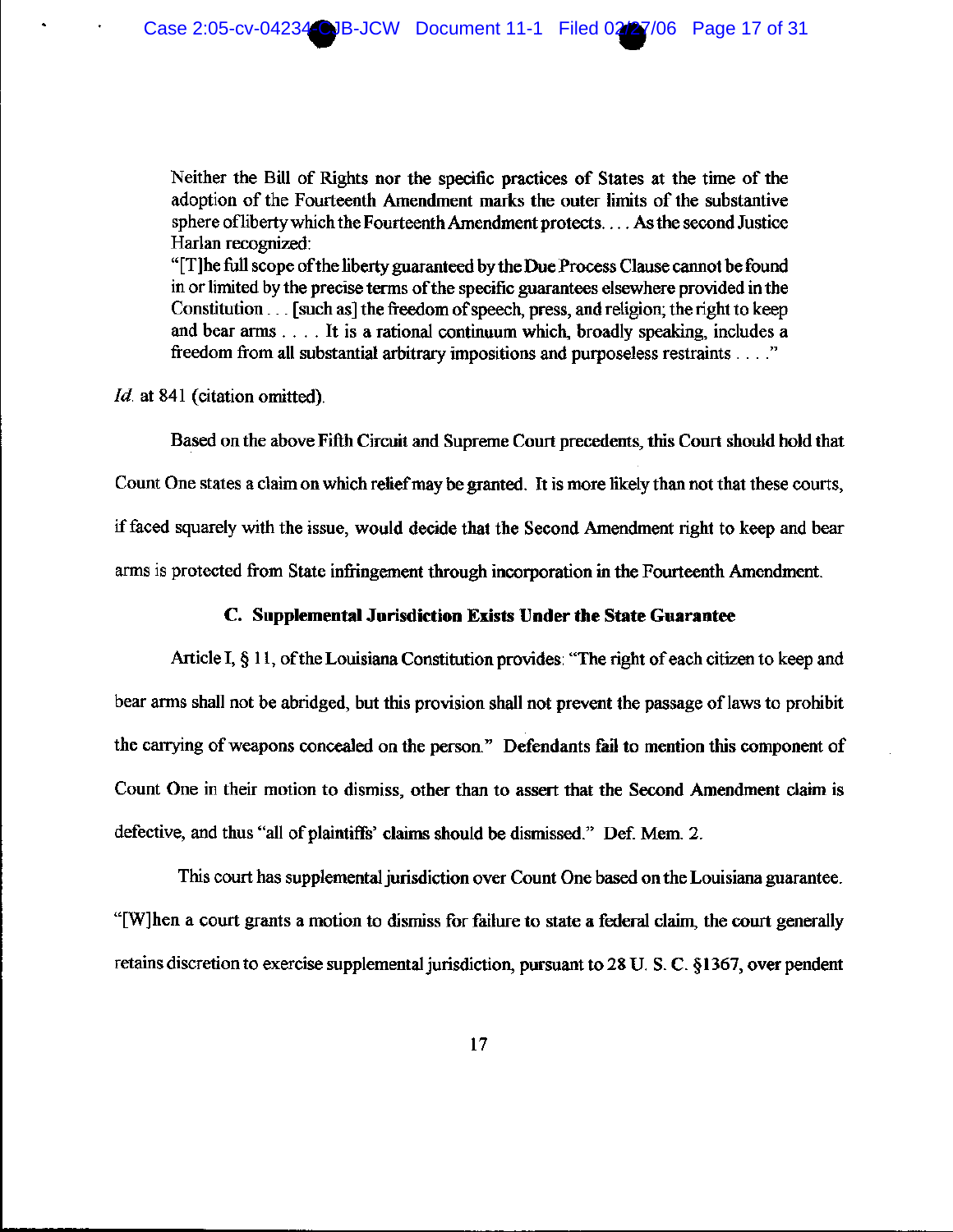state-law claims." Arbaugh v. H Corp., U.S. 3006 WL 397863 (Jan. 11, 2006). It need not be decided whether to decline supplemental jurisdiction unless and until "the district court has dismissed all claims over which it has original jurisdiction  $\ldots$ ." 28 U.S.C. § 1367(c)(3). At that point the court "must consider judicial economy, convenience, fairness, and comity in deciding whether to exercise supplemental jurisdiction over remaining state law claims." Metropolitan Wholesale Supply, Inc. v. M/V Royal Rainbow, 12 F.3d 58, 61 ( $5<sup>th</sup>$  Cir. 1994).<sup>16</sup>

Defendants had no authority to abridge the right of law-abiding citizens to keep and bear arms. "The Constitutions of the United States and Louisiana give us the right to keep and bear arms. It follows, logically, that to keep and bear arms gives us the right to use the arms for the intended purpose for which they were manufactured." McKellar v. Mason, 159 So.2d 700, 702 (La. App. 7 Cir. 1964) (upholding right to defend home), aff'd, 245 La. 1075, 162 So.2d 571 (1964) (table).

At the Constitutional Convention of 1973, where the current version of Art. I,  $\S$  11, was framed, Delegate John L. Avant, sponsor of the guarantee, noted its purpose to protect "the right to carry a firearm in your automobile, in your boat, or keep one in your place of business." VII Records of the Louisiana Constitutional Convention of 1973: Convention Transcripts, 45th day at 1211. Criminals were deterred knowing "that that store owner, or that homeowner, or that citizen, is in all

<sup>&</sup>lt;sup>16</sup>See Newport Limited v. Sears, Roebuck & Co., 941 F.2d 302, 307-08 (5<sup>th</sup> Cir. 1991); Ingram Corporation v. J. Ray McDermott & Co., Inc., 698 F.2d 1295, 1317-20 (5<sup>th</sup> Cir. 1983).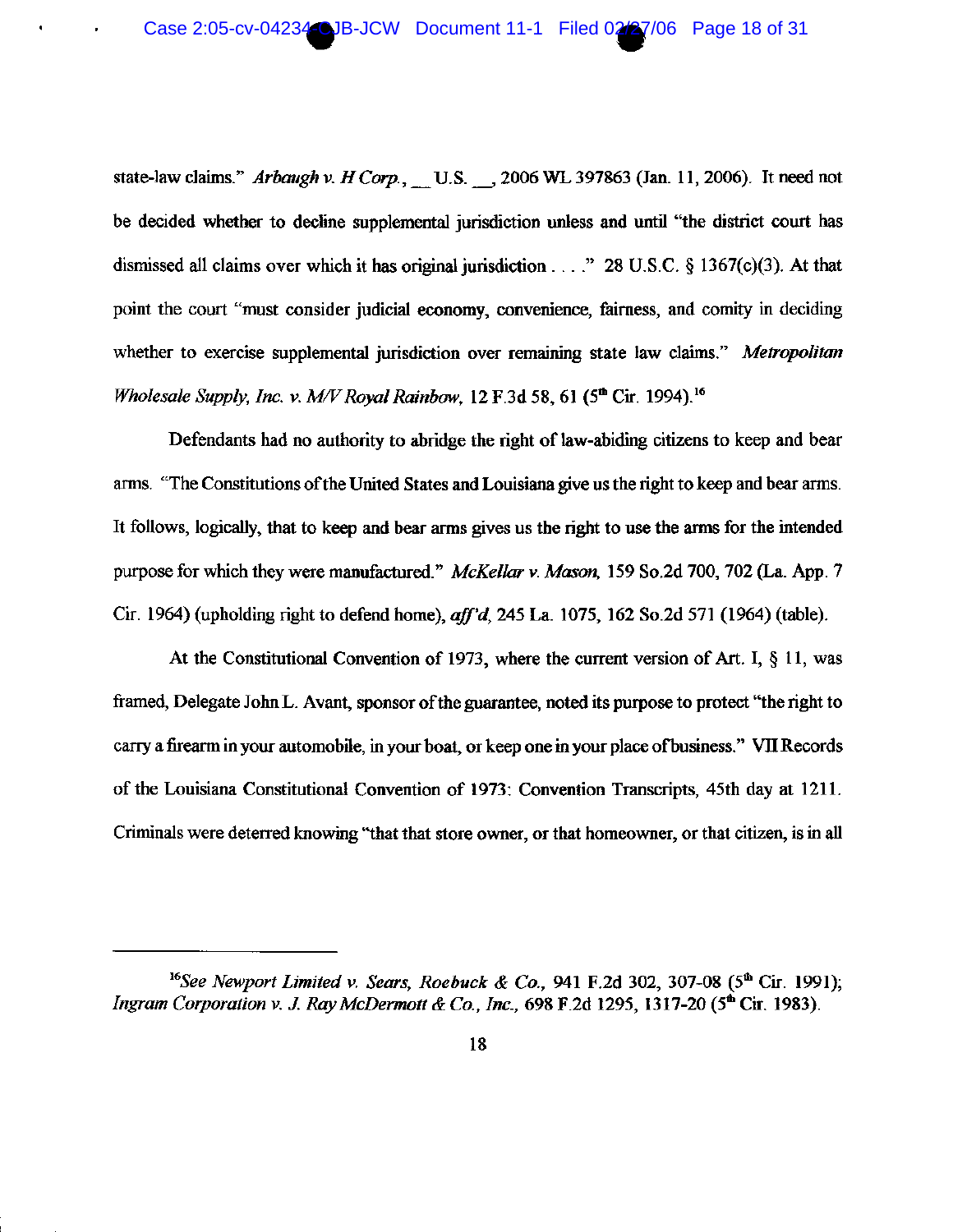probability armed and prepared to defend himself."  $Id$ <sup>17</sup> Similarly, Delegate Hayes noted the folly of "disarming everybody so the criminals could just have a heyday knowing that you have nothing to protect yourself with."  $Id$ . at 1216. That is exactly what occurred in New Orleans as a result of the policies of the Mayor and the Police Superintendent, who purported to suspend constitutional rights.

"[I]t is reasonable . . . to regulate the possession of firearms for a limited period of time by citizens who have committed certain specified serious felonies." State v. Amos, 343 So.2d 166, 168 (La. 1977). That is not the case regarding law-abiding citizens. See State v. Williams, 735 So.2d 62, 70 (La. App. 5 Cir. 1999) (denying that narcotics trafficker "has the equal right to possess or bear arms as does the law-abiding citizen.") (emphasis added).<sup>18</sup>

The state may regulate "the carrying of weapons concealed on the person," Art. I,  $\S$  11, or require the registration of certain narrowly-defined arms.<sup>19</sup> However, a total ban on and confiscation

<sup>&</sup>lt;sup>17</sup>Delegate Tapper supported the guarantee to preclude restrictions on "the possession of firearms and weapons for the defense of the innocent people so that a man cannot have a weapon in his business place to protect himself, so that you cannot have a weapon in your home to protect yourself  $\ldots$ " *Id.* at 1213.

<sup>&</sup>lt;sup>18</sup>See also State v. Blanchard, 776 So.2d 1165, 1173 (La. 2001) ("The requirement of a nexus between the firearm and the drug offense eliminates the risk that the statute will reach noncriminal or constitutionally protected activity without lessening the state's legitimate penal purpose.").

<sup>&</sup>lt;sup>19</sup>State v. Hamlin, 497 So.2d 1369, 1371 (La. 1986) (sawed-off shotguns).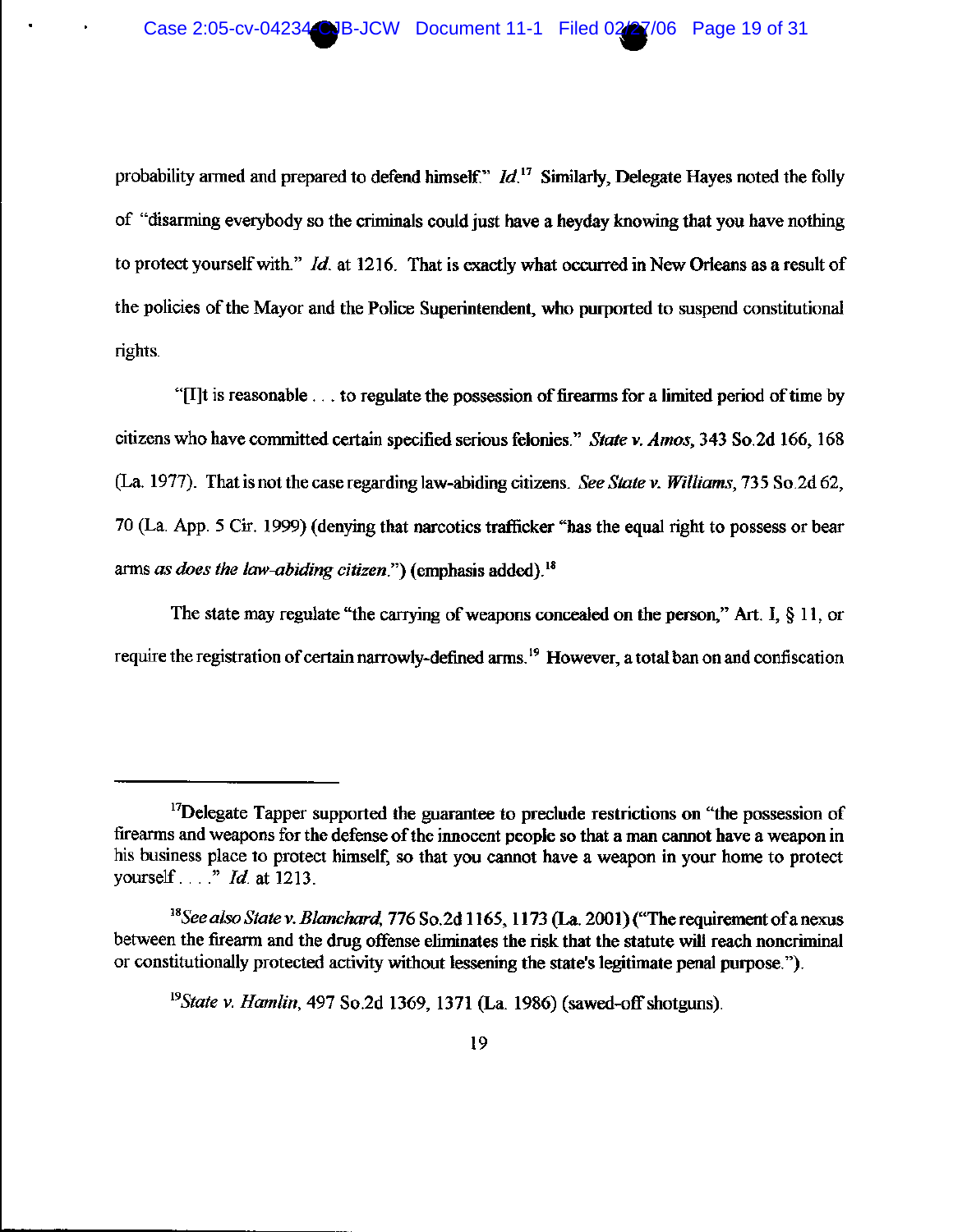of all firearms in all places, including the home, is plainly unconstitutional. $^{20}$ 

Defendants conclude that "the states, and by extension their political subdivisions, are free to proscribe the possession of firearms" under their emergency powers. Def. Mem. 5. However, designated officials may only "Suspend or limit the sale, dispensing, or transportation of ... firearms,"<sup>21</sup> not prohibit possession thereof. Moreover, "Nothing in this Chapter shall be interpreted to diminish the rights guaranteed to all persons under the Declaration of Rights of the Louisiana Constitution or the Bill of Rights of the United States Constitution." LSA-R.S. 29:736(D).<sup>22</sup>

The governor's declaration of an emergency may authorize chief law enforcement officers to promulgate orders, to be effective for only five days, "Regulating and controlling the possession, storage, display, sale, transport and use of firearms . . . . " LSA-R.S. § 14:329.6.A(6). That does not authorize a prohibition on firearms possession.<sup>23</sup> and may not be interpreted to violate constitutional

<sup>21</sup>LSA-R.S. § 29:724.D(8), 29:737(B)(7).

<sup>22</sup>Defendants' also cite Home Rule Charter of the City of New Orleans, § 4-206(3)(d), but that only authorizes the mayor to declare an emergency, not to confiscate private property.

<sup>23</sup>While the above only refers to "regulating and controlling" firearms, that section refers to "prohibiting" other items or conduct:

(4) Prohibiting the sale and distribution of alcoholic beverages;

<sup>20&</sup>lt;sup>x</sup> If the constitutional right to keep and bear arms for security is to mean anything, it must, as a general matter, permit a person to possess, carry, and sometimes conceal arms to maintain the security of his private residence . . . ." State v. Hamdan, 2003 Wis. 113, 665 N.W.2d 785, 808 (2003). "The right of defense of self, property and family is a fundamental part of our concept of ordered liberty.... For many, the mere possession of a firearm in the home offers a source of security." Arnold v. Cleveland, 616 N.E.2d 163, 169-70 (Ohio 1993).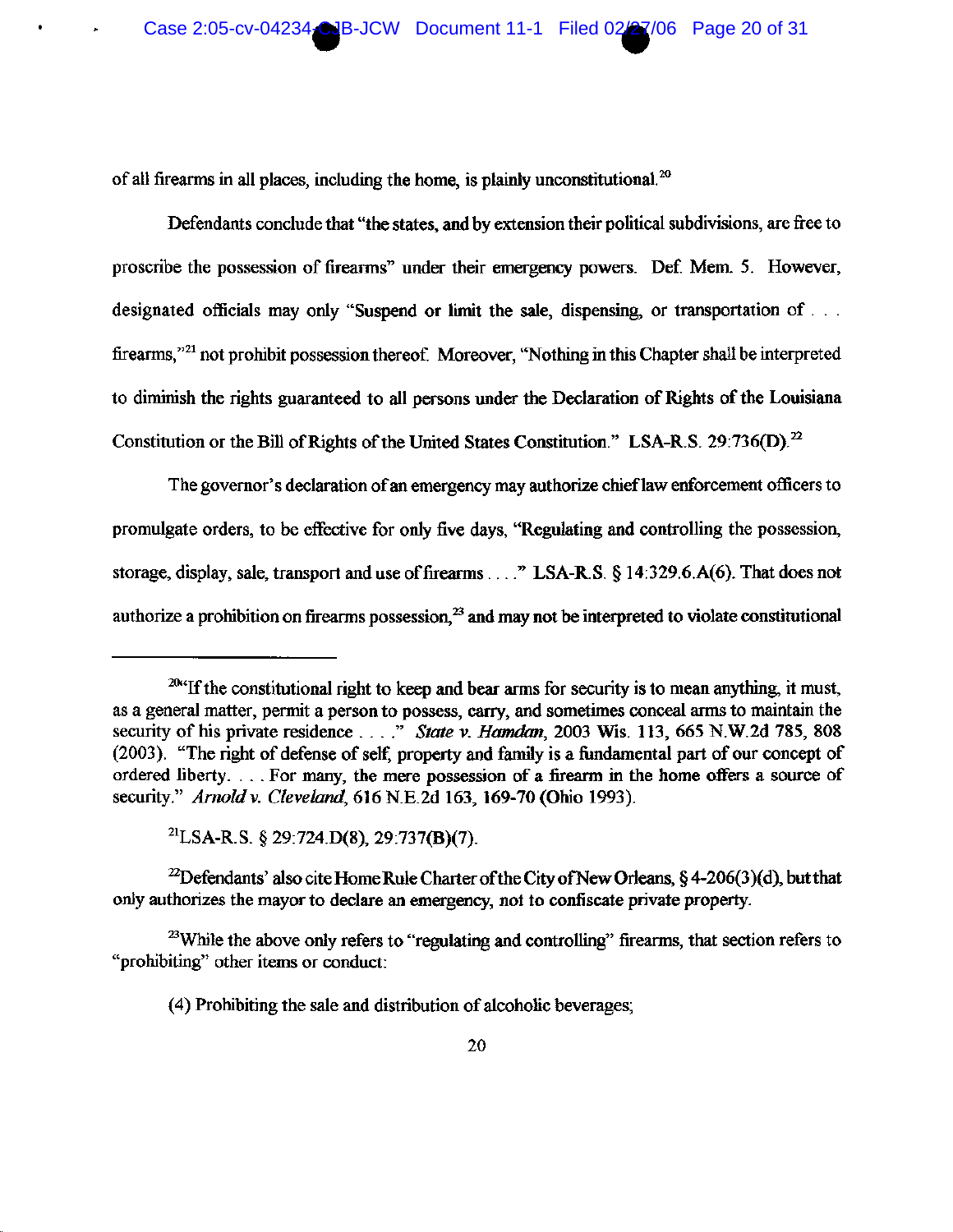guarantees. $24$ 

In sum, in addition to stating a federal claim under U.S. Const., Amends. II and XIV, Count One states a claim on which relief may be granted under Article I,  $\S 11$ , of the Louisiana Constitution over which this Court has supplemental jurisdiction.

# II. DEPRIVATION OF LIBERTY AND PROPERTY WITHOUT DUE PROCESS (COUNT TWO)

The Fourteenth Amendment to the United States Constitution provides that no State shall deprive any person of life, liberty, or property without due process of law. Count Two alleges that the firearms confiscated by Defendants constituted private property which was lawfully possessed by Plaintiffs pursuant to State and Federal law. Moreover, the manner in which Plaintiffs kept, bore, and possessed such property constituted liberty interests recognized by State and Federal law. Compl. 128. This Court has federal subject matter jurisdiction over this count, which states a claim on which relief may be granted. No basis exists for Defendants' bald assertion, without any explanation, that "none of these other claims stands without their Second Amendment claim." Def. Mem. 2.

The liberty and property interests at issue here are recognized by La. Const., Art. I, § 11, which guarantees the right to keep and bear arms; LSA-R.S. § 40:1379.3, which provides for a

<sup>(5)</sup> Prohibiting and controlling the presence of persons on public streets and places  $\ldots$   $Id.$ 

<sup>&</sup>lt;sup>24"</sup>[W]here a statute is susceptible of two constructions, by one of which grave and doubtful constitutional questions arise and by the other of which such questions are avoided, our duty is to adopt the latter." United States ex rel. Attorney General v. Delaware & Hudson Co., 213 U.S. 366, 408 (1909).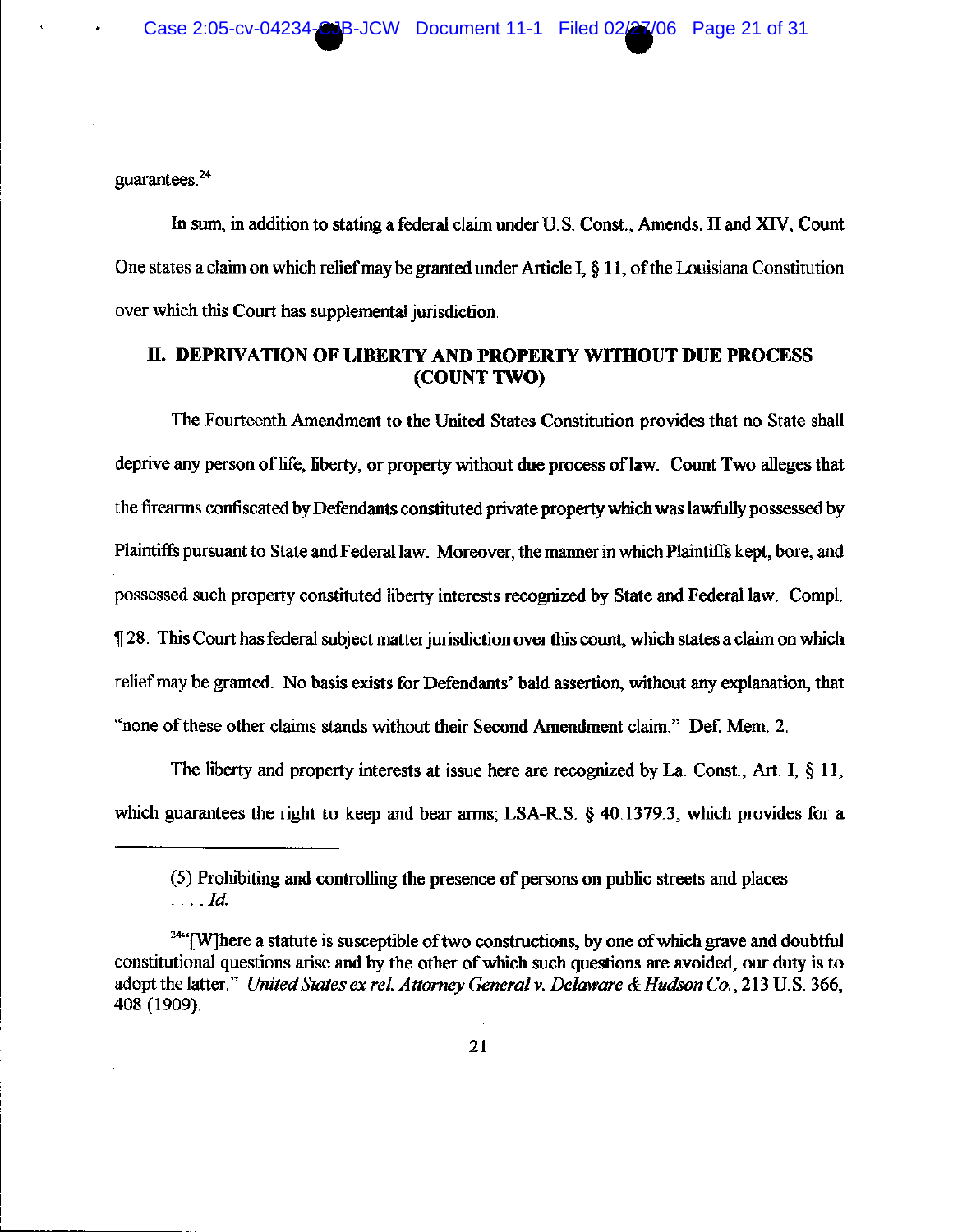Case 2:05-cv-04234-CJB-JCW Document 11-1 Filed 02/27/06 Page 22 of 31

statewide permit which "shall grant authority to a citizen to carry a concealed handgun on his person" (subsection B) and which may be revoked only according to specified procedures; and by State law allowing the possession of firearms and prohibiting more restrictive regulations by political subdivisions.<sup>25</sup> State law also generally respects personal freedom and private property.<sup>26</sup> Further, federal law creates liberty and property interests in the transportation of firearms and preempts State or local policies inconsistent therewith.<sup>27</sup> Defendants deprived plaintiffs of liberty and property

 $^{25}$ LSA-R.S. 40:1796 provides:

No governing authority of a political subdivision shall enact after July 15, 1985, any ordinance or regulation more restrictive than state law concerning in any way the sale, purchase, possession, ownership, transfer, transportation, license, or registration of firearms, ammunition, or components of firearms or ammunition; provided, however, that this Section shall not apply to the levy and collection of sales and use taxes, license fees and taxes and permit fees, nor shall it affect the authority of political subdivisions to prohibit the possession of a weapon or firearm in certain commercial establishments and public buildings.

<sup>264</sup>No person shall be deprived of life, liberty, or property, except by due process of law." La. Const., Art. I,  $\S 2$ . Art. I,  $\S 4$  provides in part:

(A) Every person has the right to acquire, own, control, use, enjoy, protect, and dispose of private property....

(B) Property shall not be taken or damaged by the state or its political subdivisions except for public purposes and with just compensation paid to the owner or into court for his benefit....

(C) Personal effects, other than contraband, shall never be taken.

 $^{27}$ 18 U.S.C. § 926A provides:

Notwithstanding any other provision of any law or any rule or regulation of a State or any political subdivision thereof, any person who is not prohibited by this chapter from transporting, shipping, or receiving a firearm shall be entitled to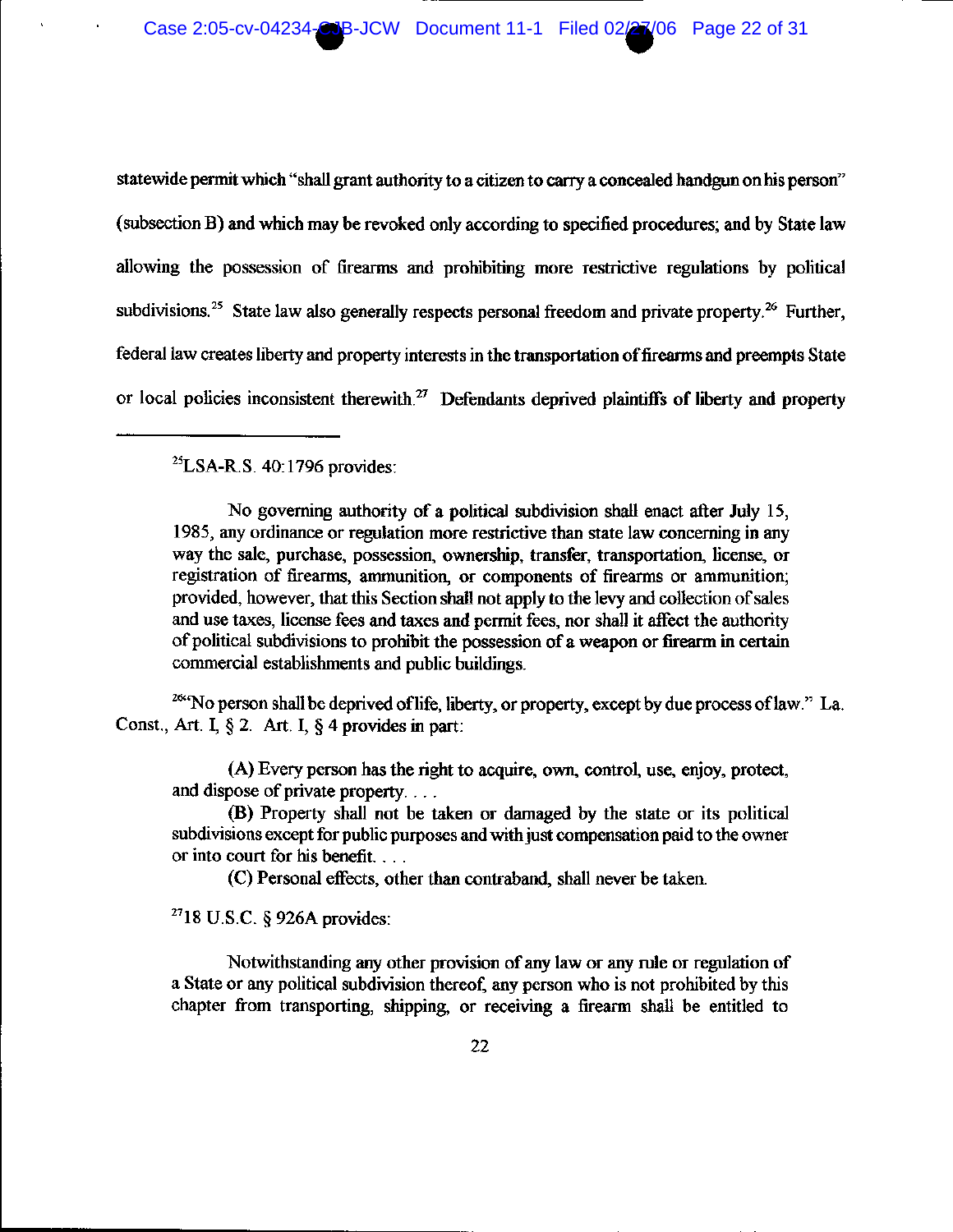interests recognized by these provisions when they ordered the confiscation of firearms from homes, businesses, automobiles, boats, and otherwise from the persons of their lawful possessors.

"State-created liberty and property interests, including the right to bear arms for defense and security, are protected by the Due Process Clause." Peoples Rights Organization v. City of Columbus, 925 F. Supp. 1254, 1269 (S.D. Ohio 1996), aff'd in part & rev'd in part on other grounds, 152 F.3d 522 ( $6^{\text{th}}$  Cir. 1998). The court cited the following for this proposition: Mills v. Rogers, 457 U.S. 291, 300 (1982);<sup>28</sup> Olim v. Wakinekona, 461 U.S. 238, 249 (1983);<sup>29</sup> and Hewitt v. Helms, 459 U. S. 460, 466 (1983).<sup>30</sup>

Like liberty interests, property interests recognized by State law are also protected by the due process clause. "The Constitution does not create property interests; 'they are created and their

transport a firearm for any lawful purpose from any place where he may lawfully possess and carry such firearm to any other place where he may lawfully possess and carry such firearm, if during such transportation the firearm is unloaded, and neither the firearm nor any ammunition being transported is readily accessible or directly accessible from the passenger compartment of such transporting vehicle: Provided, That in the case of a vehicle without a compartment separate from the driver's compartment the firearm or ammunition shall be contained in a locked container other than the glove compartment or console.

<sup>&</sup>lt;sup>284</sup>Because state-created liberty interests are entitled to the protection of the federal Due Process Clause, ... the full scope of a patient's due process rights may depend in part on the substantive liberty interests created by state as well as federal law." Id.

<sup>&</sup>lt;sup>29t</sup><sup>29t</sup>A State creates a protected liberty interest by placing substantive limitations on official discretion." Id.

<sup>30</sup>x<sup>4</sup>Liberty interests protected by the Fourteenth Amendment may arise from two sources--the Due Process Clause itself and the laws of the States." Id.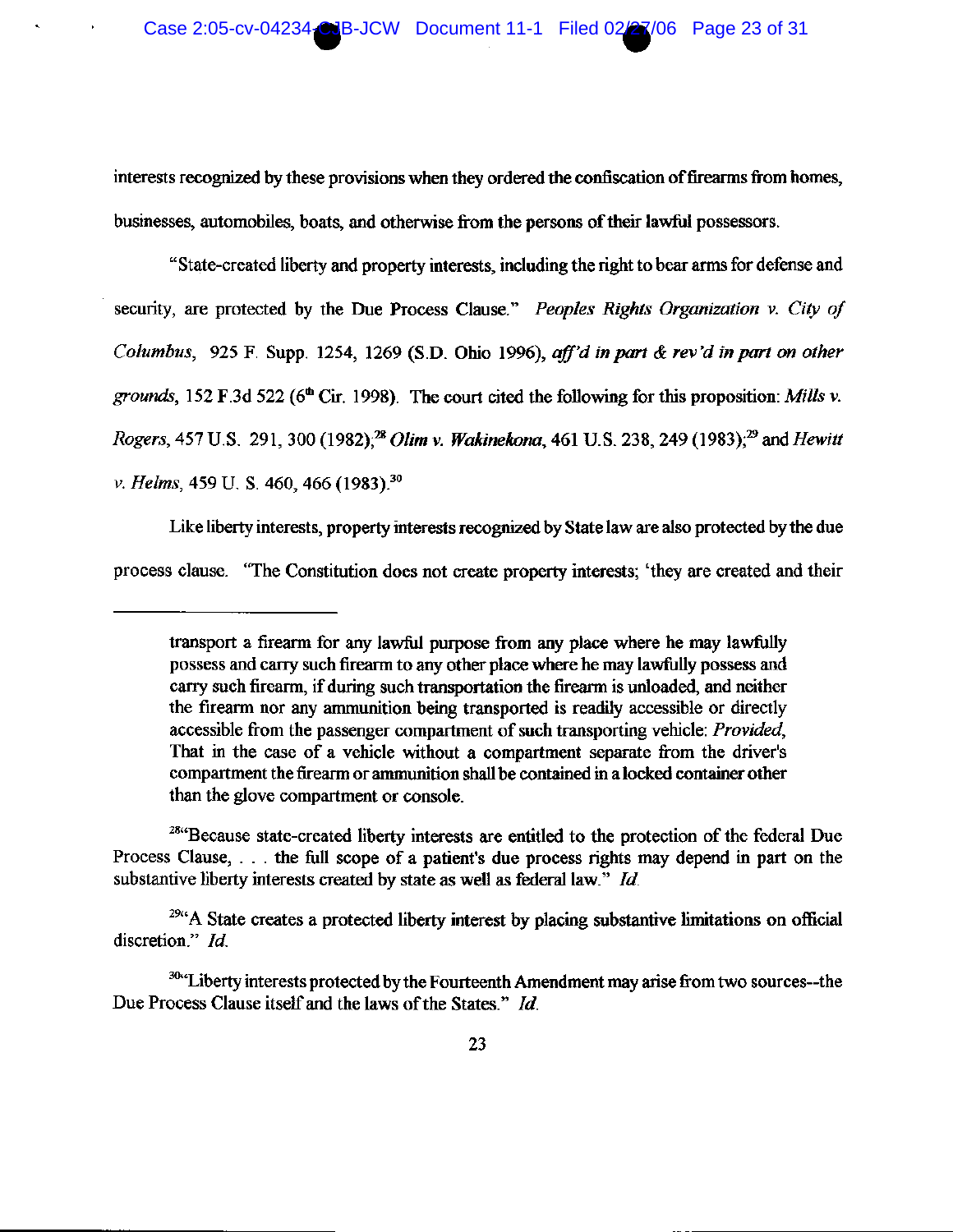dimensions are defined by existing rules or understandings that stem from an independent source such as state law.'... Once a state has conferred a property right, it cannot constitutionally deprive such an interest without appropriate procedural safeguards." Schaper v. City of Huntsville, 813 F.2d 709, 713-14 (5<sup>th</sup> Cir. 1987), quoting *Board of Regents v. Roth*, 408 U.S. 564, 577 (1972).<sup>31</sup>

Applying these precedents to uphold an action under 42 U.S.C. §1983 for interference by local officials with State handgun permits, Kellogg v. City of Gary, 562 N.E.2d 685, 694 (Ind. 1990), held:

This right of Indiana citizens to bear arms for their own self-defense and for the defense of the state is an interest in both liberty and property which is protected by the Fourteenth Amendment to the Federal Constitution. . . . This interest is one of liberty to the extent that it enables law-abiding citizens to be free from the threat and danger of violent crime. There is also a property interest at stake, for example, in protecting one's valuables when transporting them.  $3<sup>2</sup>$ 

"This Court has repeatedly held that municipalities or supervisors may face liability under section 1983 where they breach duties imposed by state or local law." O'Ouinn v. Manuel, 773 F.2d 605, 608 (5<sup>th</sup> Cir. 1985). See Augustine v. Doe, 740 F.2d 322, 327 (5<sup>th</sup> Cir. 1984) (complaint adequately alleged that detention of person deprived him of liberty, and seizure of his dog deprived

<sup>&</sup>lt;sup>314</sup>These [liberty and property] interests attain this constitutional status by virtue of the fact that they have been initially recognized and protected by state law  $\ldots$ ." Paul v. Davis, 424 U.S. 693, 710-11 (1976). See Russell v. Harrison, 736 F.2d 283, 288 (5th Cir. 1984) (a complaint alleging an arbitrary and capricious deprivation of a property interest states a cause of action under the Due Process Clause).

 $32$ See also Rabbitt v. Leonard, 36 Conn. Supp. 108, 413 A.2d 489, 491 (1979) ("a Connecticut citizen, under the language of the Connecticut constitution, has a fundamental right to bear arms in self-defense, a liberty interest which must be protected by procedural due process").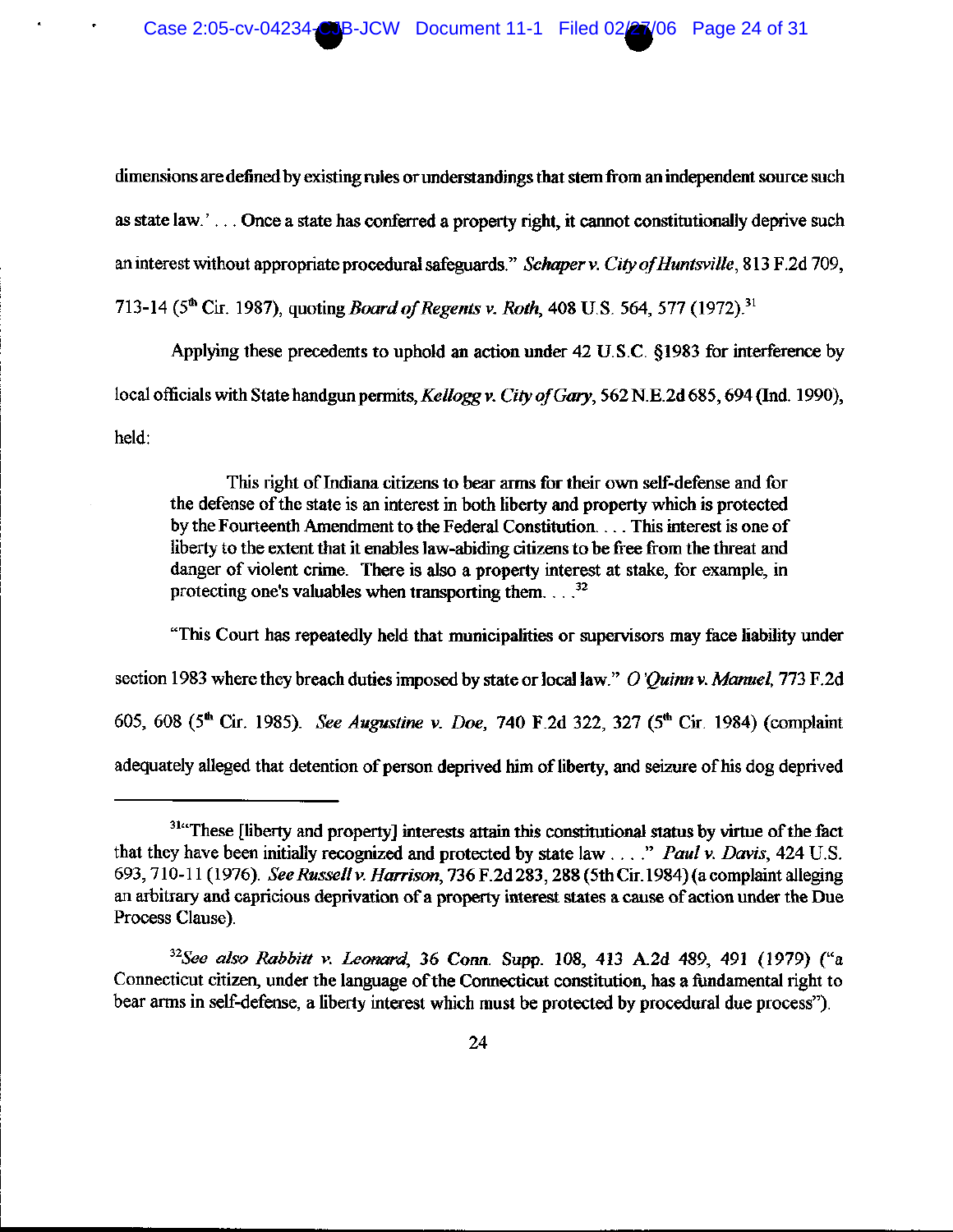him of property, both without due process).

"The right to defend oneself from a deadly attack is fundamental." United States v. Panter, 688 F.2d 268, 271 (5th Cir. 1982). Defendants here, the very authorities who ordered the disarming of the citizens, have no legal duty to protect them. DeShaney v. Winnebago County Dep't of Social Services, 489 U.S. 189, 197 (1989) ("a State's failure to protect an individual against private violence simply does not constitute a violation of the Due Process Clause.").<sup>33</sup>

Accordingly, by ordering the confiscation or actually confiscating the firearms belonging to Plaintiffs and countless other citizens, Defendants deprived them of liberty and property without due process of law. Count Two adequately alleges federal jurisdiction and a claim on which relief may be granted.

### III. DENIAL OF EQUAL PROTECTION OF THE LAWS (COUNT THREE)

The Fourteenth Amendment to the United States Constitution provides that no State shall deny to any person the equal protection of the laws. Count Three alleges that at the same time that Defendants Nagin and Compass instituted and executed their policy of confiscating firearms from Plaintiffs and countless other law-abiding citizens and thereby prevented them from protecting their more-modest homes from looters and other intruders, Defendants allowed selected wealthy persons to keep their firearms and/or to retain armed private security personnel to protect their more

<sup>&</sup>lt;sup>334</sup>The Due Process Clause is intended to curb governmental abuse of power over the people it governs, not to require state officers to protect the people from each other." Saenz v. Heldenfels Brothers, Inc., 183 F.3d 389 (5th Cir. 1999).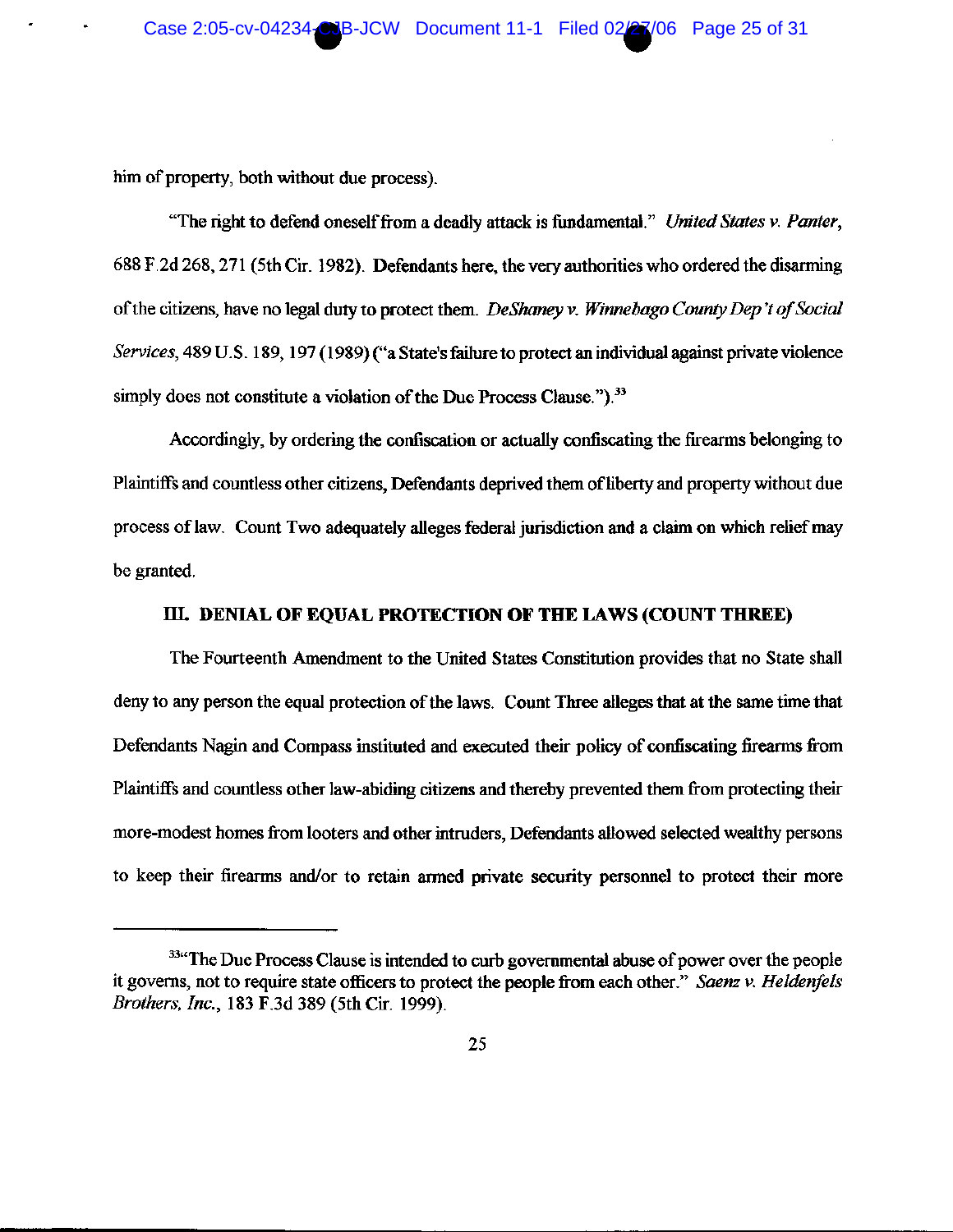### Case 2:05-cv-04234-CJB-JCW Document 11-1 Filed 02/27/06 Page 26 of 31

expensive homes and properties. This meant that one's ability to exercise one's rights and to protect life and property depended on whether one had or has the economic means to retain armed private security personnel. Compl. ¶ 33.

Defendants discriminated in favor of the selected few, and against Plaintiffs and the great majority of citizens, solely on the basis of wealth and influence. Defendants thereby denied Plaintiffs and countless other citizens the equal protection of the law. Compl. 1 34.

This Court has federal subject matter jurisdiction over this count, which states a claim on which relief may be granted. Defendants provide no explanation for their assertion that "none of these other claims stands without their Second Amendment claim." Def. Mem. 2.

Discrimination based on wealth or type of housing as to who may possess firearms violates equal protection. Hetherton v. Sears, Roebuck & Co., 652 F.2d 1152, 1157-58 (3rd Cir. 1981), invalidated a requirement that two freeholders must identify a firearm purchaser, because a state cannot "arbitrarily establish categories of persons who can or cannot buy the weapons." Id. at 1157-

58. Hetherton remarks:

To limit the options of prospective purchasers for guns to a requirement that only people who own real estate can identify the purchasers is not more constitutionally permissible than a requirement that only Catholics or Blacks or Indians can identify purchasers of handguns.

Id. at 1160.

A less wealthy person who cannot afford a private security service is not more likely to misuse a firearm than is a more wealthy person or a private security guard such person may retain. See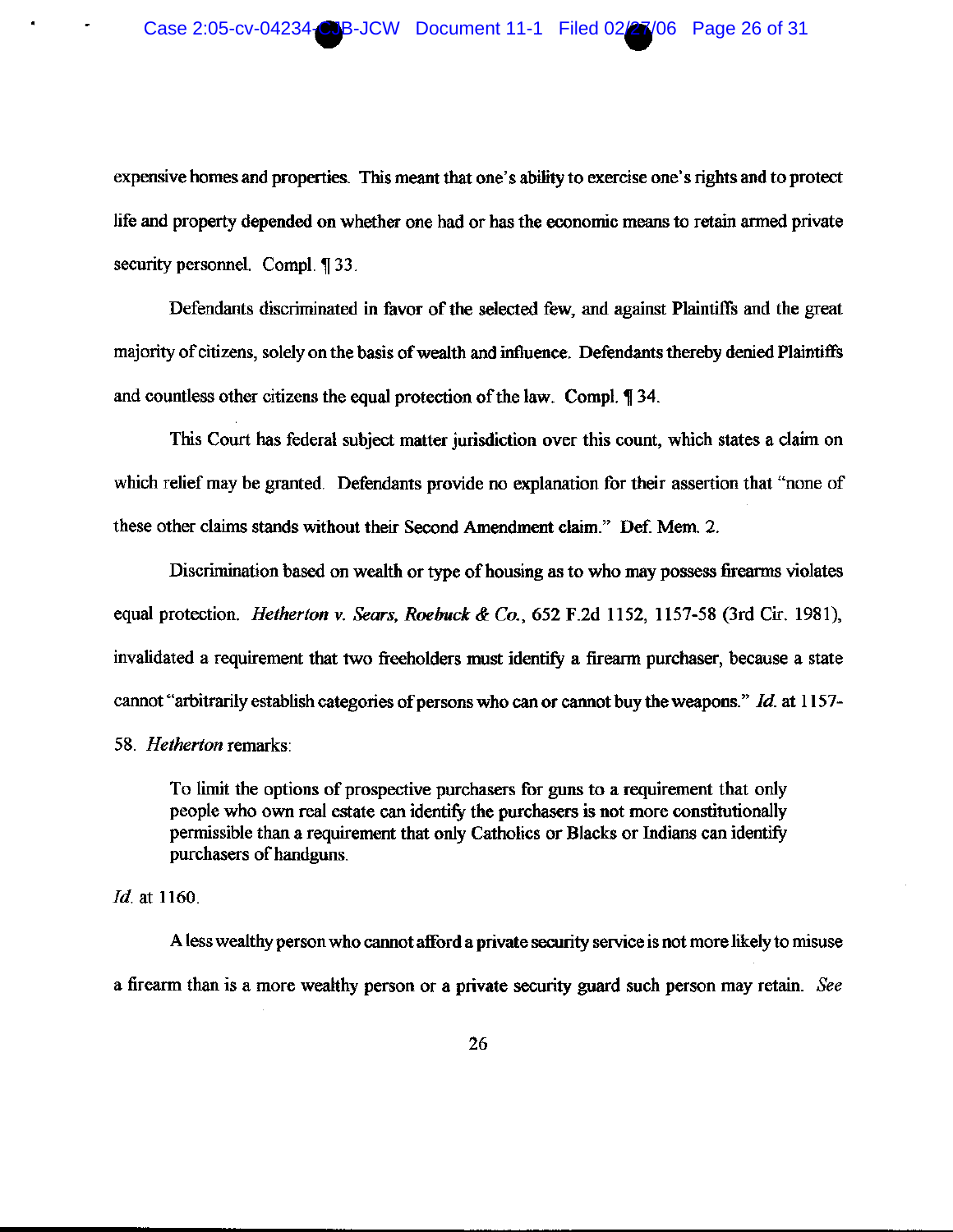Peoples Rights Organization, Inc. v. City of Columbus, 152 F.3d 522, 531-32 (6th Cir. 1998) (invalidating law which allowed some to register and possess "assault weapons" and prohibited similarly-situated persons from doing so), quoting *Nordlinger v. Hahn*, 505 U.S. 1, 10 (1992) (equal protection clause "keeps governmental decision makers from treating differently persons who are in all relevant respects alike"), and *Romer v. Evans*, 517 U.S. 620, 632 (1996) ("even in the ordinary equal protection case calling for the most deferential of standards, we insist on knowing the relation between the classification adopted and the object to be attained").

Accordingly, this Court has jurisdiction over Count Three, which states a valid claim on which relief may be granted.

# IV. THE RIGHT TO BE SECURE FROM UNREASONABLE **SEARCHES AND SEIZURES (COUNT FOUR)**

The Fourth Amendment to the United States Constitution, which applies to the States through the Fourteenth Amendment, provides in part that "the right of the people to be secure in their persons, houses, papers, and effects, against unreasonable searches and seizures, shall not be violated ...." Count Four alleges that Defendants issued or executed orders that persons (including Plaintiffs) be accosted at gunpoint by law enforcement officers and that their persons, homes, boats, and other properties be searched and temporarily seized, and that their firearms be seized and kept for an indefinite period of time. Plaintiffs committed no unlawful acts, did not threaten any law enforcement officers, or engage in any other activity that would justify such searches and seizures. Compl. ¶ 37.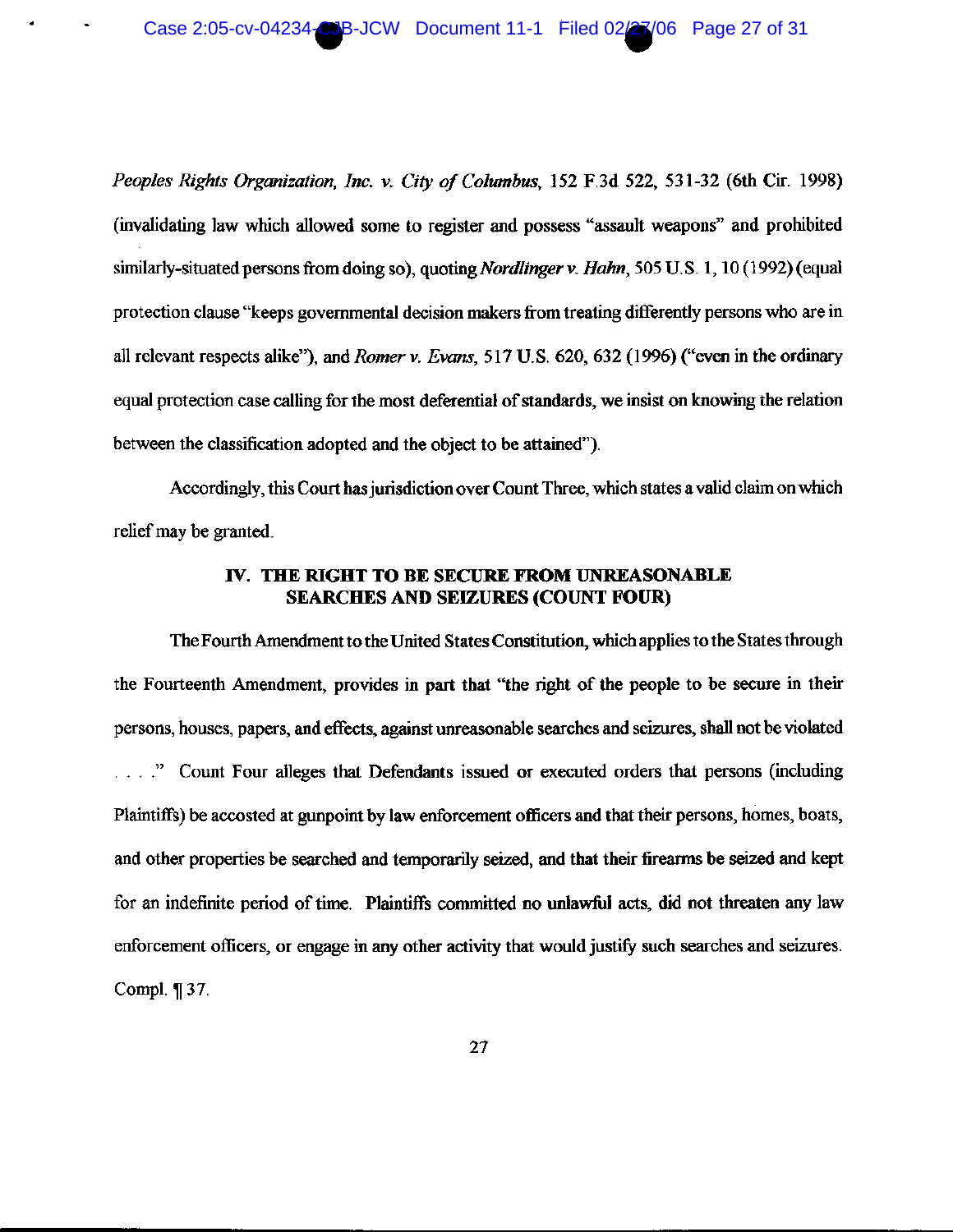The above-described acts of Defendants violated the right of Plaintiffs and other citizens to be secure in their persons and houses against unreasonable searches and seizures, in violation of U.S. Const., Amends. IV and XIV. Compl. ¶ 38.

This Court has federal subject matter jurisdiction over this count, which states a claim on which relief may be granted. One can only wonder at the basis for Defendants' affirmation that "none of these other claims stands without their Second Amendment claim." Def. Mem. 2. See Castellano v. Fragozo, 352 F.3d 939, 953-54 ( $5<sup>th</sup>$  Cir. 2003) (en banc) (referring to "events that run afoul of explicit constitutional protection--the Fourth Amendment if the accused is seized and arrested, for example . . . . Such claims of lost constitutional rights are for violation of rights locatable in constitutional text . . . . " $)^{34}$ 

The mere presence of a firearm does not justify a search of or seizure from its apparent lawful possessor. "[O] wning a gun is usually licit and blameless conduct. Roughly 50 percent of American homes contain at least one firearm of some sort . . . . " Staples v. United States, 511 U.S. 600, 613-14 (1994). "Common sense tells us that millions of Americans possess these items [revolvers, semi-automatic pistols, hunting rifles, or shotguns] with perfect innocence." United States v. Anderson, 885 F.2d 1248, 1254 (5<sup>th</sup> Cir. 1989) (en banc).

"An officer seizes a person when he, 'by means of physical force  $\alpha r$  show of authority, has

<sup>&</sup>lt;sup>34</sup>In *Augustine v. Doe,* 740 F.2d 322 ( $5<sup>th</sup>$  Cir. 1984), deputy sheriffs, wielding a sawed-off shotgun and other weapons, seized the person of plaintiff in order to seize his dog without a warrant. "The facts alleged in the complaint establish a clear violation of the fourth amendment."  $Id$ . at 325.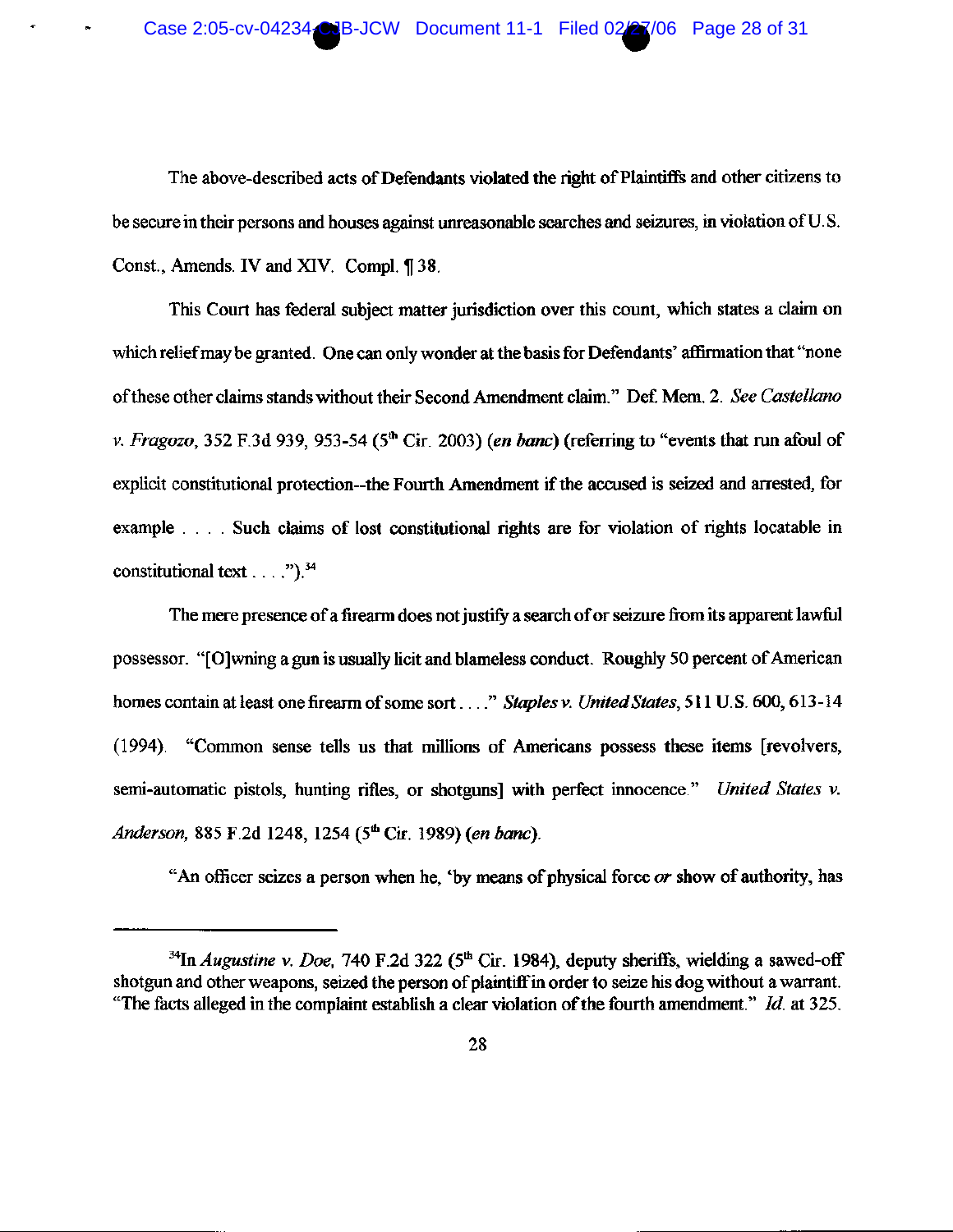in some way restrained the liberty of a citizen." Flores v. City of Palacios, 381 F.3d 391, 396 (5th Cir. 2004), quoting Terry v. Ohio, 392 U.S. 1, 19 n.16 (1968) (emphasis added). Defendants, by their orders or their actions, violated the security of the persons and property of Plaintiffs by restraining their liberty and seizing their firearms.

"[P]olice officers may stop and briefly detain an individual for investigative purposes if they have reasonable suspicion that criminal activity is afoot." Goodson v. City of Corpus Christi, 202 F.3d 730, 736 (5<sup>th</sup> Cir. 2000), citing Terry, 392 U.S. at 30. Apparent lawful possession of a firearm gives rise to no such reasonable suspicion. "The Fourth Amendment requires some minimal level of objective justification for making the stop."  $Id$ , at 736 (citation and quotation marks omitted).

Defendants violated the Fourth Amendment by searching the persons, homes, businesses, and motor vehicles of Plaintiffs and seizing their firearms. See Simmons v. City of Paris, Texas, 378 F.3d 476, 480 ( $5<sup>th</sup>$  Cir. 2004) (upholding § 1983 claim where "the plaintiffs' home was searched and their persons seized"); Estep v. Dallas County, 310 F.3d 353, 358 (5<sup>th</sup> Cir. 2002) (to search a vehicle for a weapon, the facts must "reasonably warrant the officer in believing that the suspect is dangerous and the suspect may gain immediate control of the weapon.").

Defendants' searches and seizures of persons and their property violated the Fourth and Fourteenth Amendments. Count Four adequately states federal jurisdiction and a cause of action.

### **CONCLUSION**

This Court should deny Defendants' Rule 12(b)(1) and 12(b)(6) motion to dismiss for lack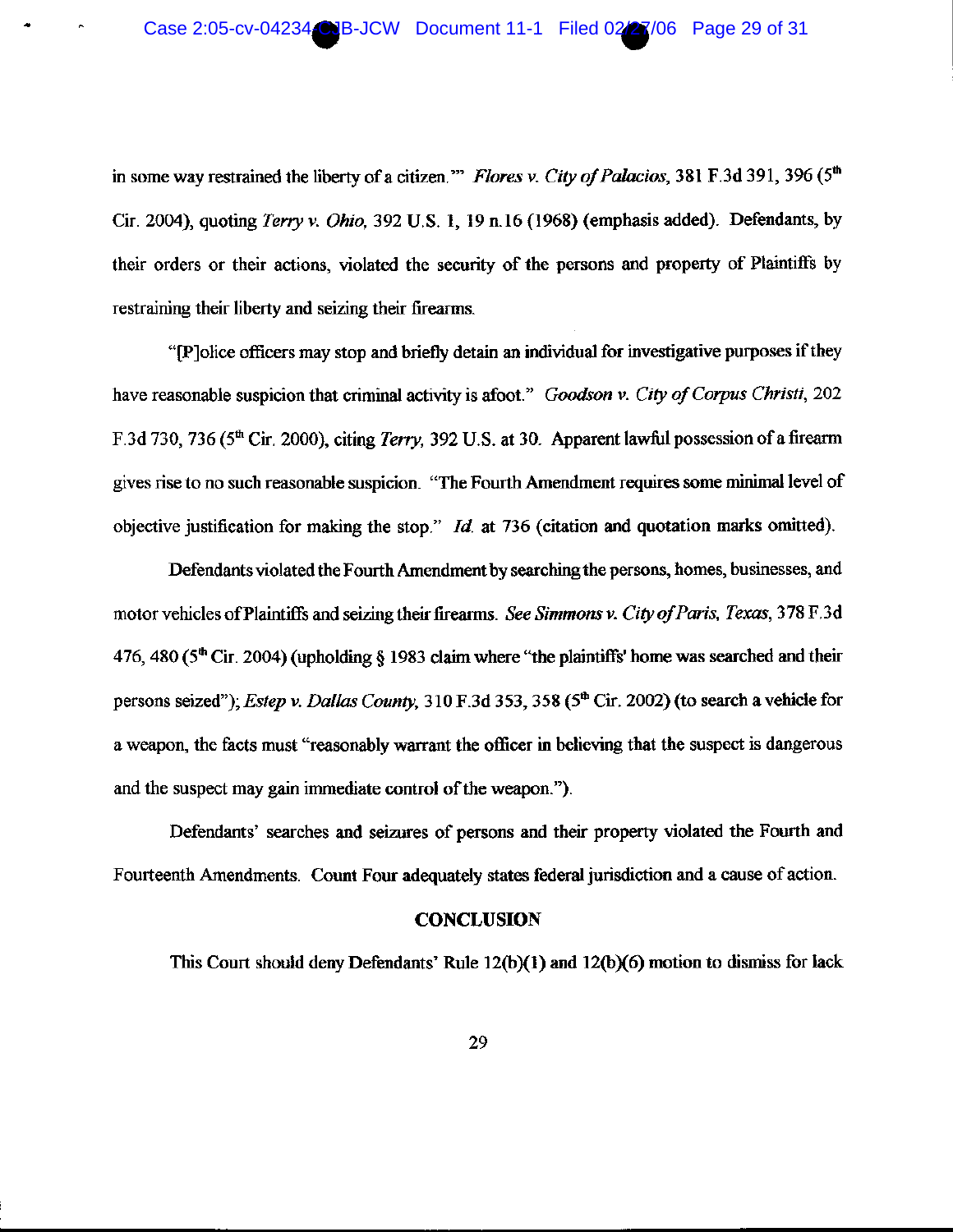Case 2:05-cv-04234-CJB-JCW Document 11-1 Filed 02/27/06 Page 30 of 31

of subject matter jurisdiction and for failure to state a claim on which relief may be granted.

LONG LAW FIRM, L.L.P

MICHAEL A. PATTERSON **Bar Roll No. 10373** DANIEL D. HOLLIDAY, III (T.A.) Bar Roll No. 23135 ADRIAN G. NADEAU Bar Roll No. 28169 4041 Essen Lane, Suite 500 Baton Rouge, Louisiana 70809 Phone (225) 922-5110 Fax (225) 922-5105

STEPHEN P. HALBROOK Pro Hac Vice 10560 Main St., Suite 404 Fairfax, Virginia 22030 Phone (703) 352-7276 Fax (703) 359-0938

Attorneys for Plaintiffs